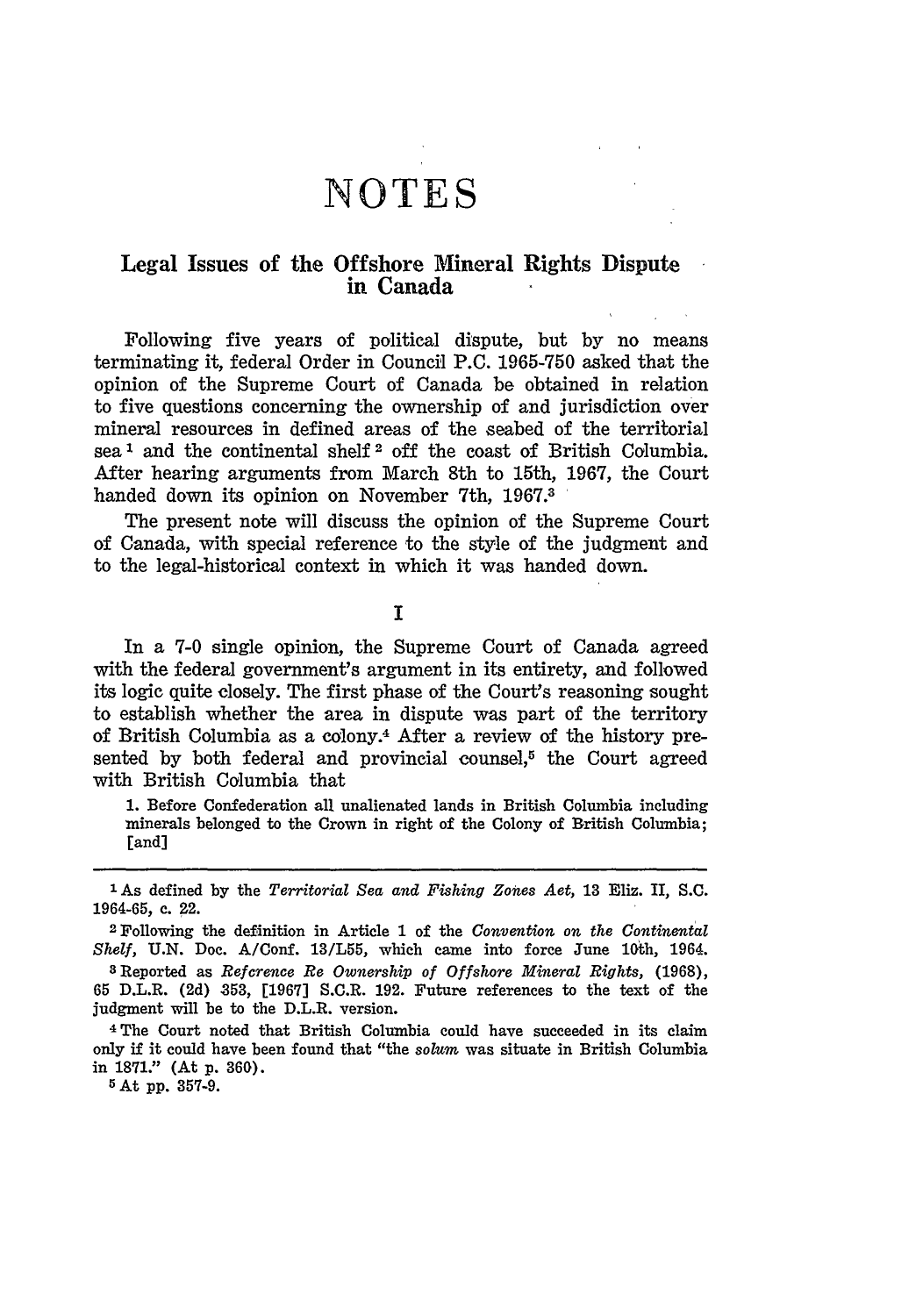2. After union with Canada such lands remained vested in the Crown in right of the Province of British Columbia <sup>6</sup>

but pointed out that the crucial question remained unanswered:

- whether the territorial sea was within the boundary of the Province of British Columbia at the time of Confederation... The history of the Province affords no assistance in settling this problem... **7**

The Court then examined judicial opinions in the British Columbia and Quebec *Fisheries* cases,<sup>8</sup> but found that, there too, the main question before it remained unanswered.<sup>9</sup> However,<sup>10</sup> the judges then took the decisive step of accepting the key federal argument: that *Regina* v. *Keyn*<sup>11</sup> could be interpreted as establishing the territory of the realm as ending at the low-water mark.'2 The *Territorial Waters Jurisdiction Act, <sup>3</sup>*rather than overturning the *Keyn* decision, was interpreted as seeking merely to redefine the criminal jurisdiction of the Lord High Admiral in the three-mile belt, but without affecting the juridical status of its underlying seabed as being land outside the realm.14 After an extensive review of relevant judicial

**<sup>7</sup>**At **pp. 360-1.**

*8 Attorney-General of British Columbia* v. *Attorney-General of Canada,* [1914] A.C. 153; *Attorney-General of Canada* v. *Attorney-General of Quebec,* [1921] 1 **A.C.** 416.

**9** At pp. **361-2.**

**<sup>10</sup>**Agreeing with MacDonald, **J.,** in *Re Dominion Coal Co. Ltd.* and *the County of Cape Breton,* (1963), 40 D.L.R. (2d) 593, at **p.** 629.

**11 (1876),** 2 Ex. D. 63.

**<sup>12</sup>**At p. 362. The conception that the three-mile belt is integrally part of the realm is not uncommon, even though it involves some technical inconsistencies, according to D.P. O'Connell, *Australian Coastal Jurisdiction,* in *International Law in Australia,* ed. by O'Connell, (London, 1965), pp. 248, 252. (Cited hereinafter as "O'Connell, *Australia".)*

O'Connell also notes that his interpretation of *Regina* v. *Keyn* was "supported... by decisions of other national courts of more recent date, though apparently not by the International Law Commission and the opinions of the jurists." *Ibid.,* **p.** 248. Professor O'Connell's interpretation is adopted throughout in the *Offshore Mineral Rights* opinion.

**13** 41-42 Vict., 1878, c. **73.**

**<sup>14</sup>**At **pp.** 362, 364. Implicitly following the logic suggested in O'Connell, *Australia,* at p. 251. **Cf.** Ivan L. Head, *The Legal Clamour Over Canadian Offshore Minerals,* (1967), 5 Alta. Law Rev. 312, at **pp. 321-323.**

As an illustration of this rule, the Court suggested the hypothetical example of an offence committed within three miles of the mainland of British Columbia in 1879; jurisdiction would have fallen to English (not Canadian) courts.

<sup>6</sup>At **p. 360.**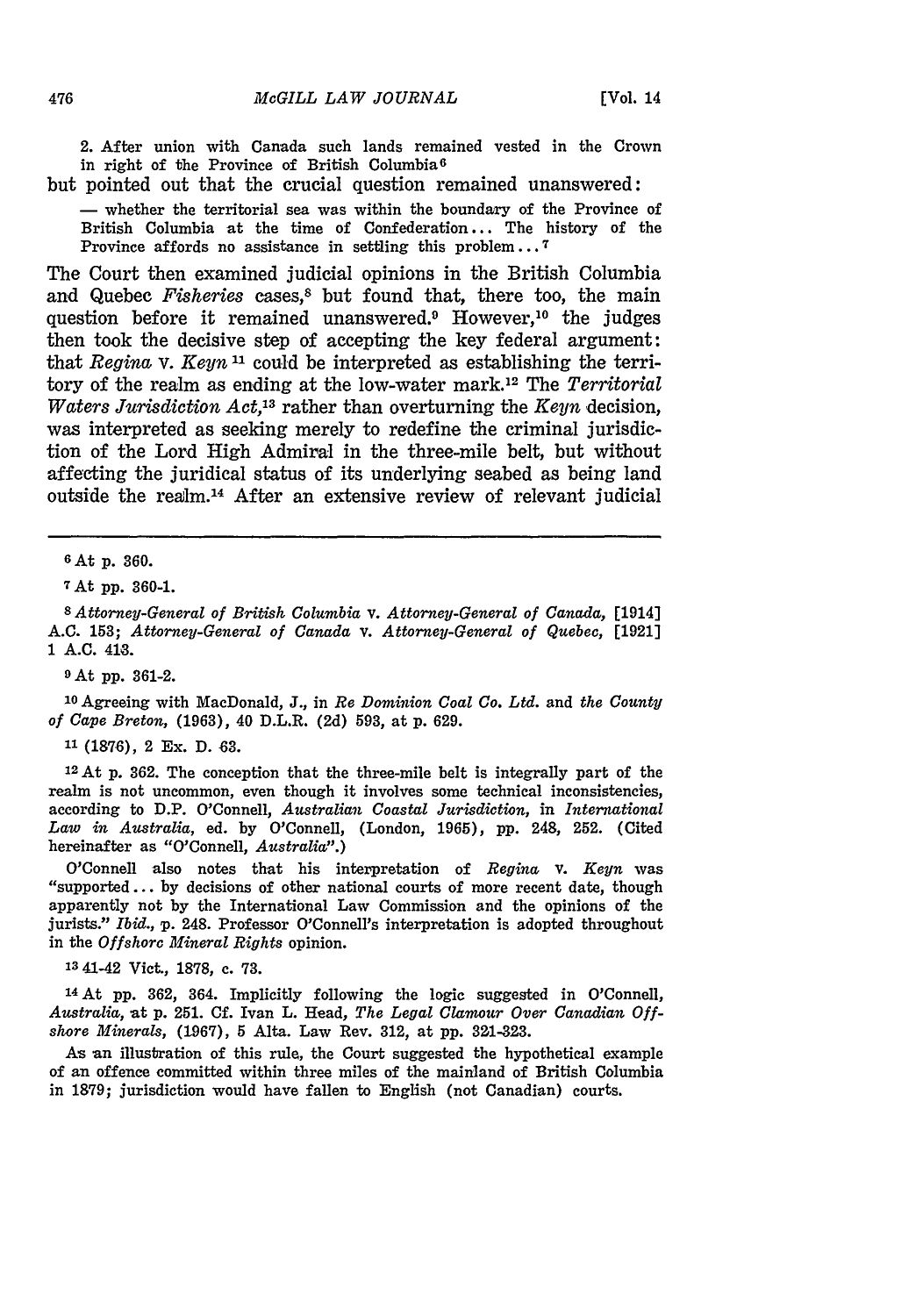pronouncements, distinguishing the matters covered from the ones present in the instant case, 15 the Court concluded that lands under the territorial sea were not within the realm of the colony of British Columbia.<sup>16</sup> Although the Imperial Crown might have conferred upon its colony of British Columbia those international rights which it possessed in parts or all of the territorial sea adjacent to that  $\text{colony},^{17}$  the Court found that the historical record of the colony did not disclose any such action.<sup>18</sup>

In the post-Union period, British Columbia could have acquired new territory only **by** an act of the Canadian Parliament pursuant to section **3** of the *British North America Act, 1871.19* The Court noted that no alteration had, in fact, occurred by this procedure, and added for greater certainty that there was "no other provision for extending the limits in any other way." **<sup>20</sup>**

International law, and not common law, was the law applicable to the disputed areas.21 Jurisdictional rights in the area, bestowed

**<sup>16</sup>**At p. **373.** Accepting this federal argument, the Court also cited a *dictum* in the *British Columbia Fisheries* case to disqualify as "obsolete" the international law principle *(viz.,* that there was no difference between Crown land above or below the low-water mark) relied upon by the provincial argument [at pp. 366, **370].** In addition, the *de facto* examples of legislative claims to submarine areas were regarded by the Court as individual occurrences *not* establishing any *general* principle of ownership in the three-mile belt.

**<sup>17</sup>**As it had done, e.g., in the case of Conception Bay, Nfld. Cf. *The Direct United States Cable Co. v. The Anglo-American Telegraph Co.,* **(1877),** 2 App. Cas. 394.

18 At p. **367.**

**'9** 34-35 Vict., 1871, c. **28:** "The Parliament of Canada may from time to time, with the consent of the Legislature of any Province... increase, diminish, or otherwise alter the limits of such province."

2oAt p. 360. Perhaps this was the Court's way of casting doubt on British Columbia Minute in Council **#3750** of Dec. 1, 1966, which laid claim to the continental shelf.

21Accepting the distinction proposed by the federal argument, separating (a) the rights of the Crown under common law, which extend only to the limits of the realm (which, in turn, ends at the low-water mark), from (b) the rights of a sovereign State under public international law, which may be

*No.* **3]**

**<sup>15</sup>**See *infra* at **p.** 480. Cases: *Attorney-General v. Chambers,* (1854), 4 De G. M. & G. 206, 43 E.R. 486; *Gammell* v. *Woods and Forests Commissioners,* (1859), 3 Macq. 419; *Whitstable Fishers* v. *Gann,* (1861), 11 C.B. (N.S.) 387, 142 E.R. 847; [on appeal] *Gann* v. *Whitstable Fishers,* (1865), **11** H.L.C. 192, 11 E.R. 1305; *Lord Advocate v. Clyde Navigation Trustees,* (1891), 19 Rettie 174; *Lord Advocate v. Wemyss,* [1,900] **A.C.** 4.8; *Secretary of State for India* **V.** *Chelikani Rama Rao,* **(1916), 32** T.L.R. 652; *R.* v. *Burt,* **(1932), 5** M.P.R. 112. Also cited: *Cornwall Submarine Mines Act,* 21-22 Vict., **1858,** c. 109.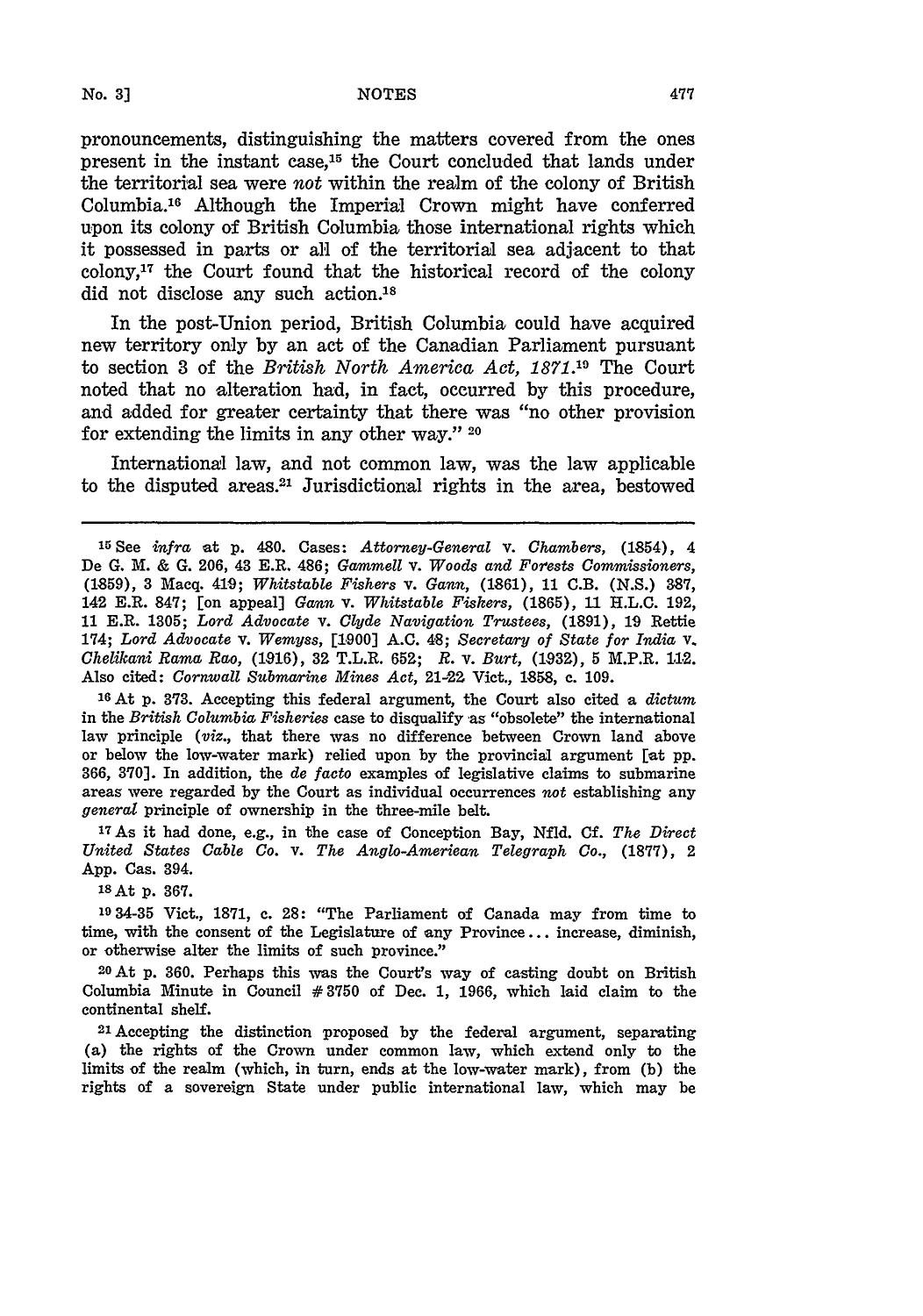by international law, were exercised by Britain prior to the acquisition of Canadian sovereignty,<sup>22</sup> but with the advent of the latter, Canada earned the ability to acquire "new areas of territory and new jurisdictional rights which may be available under international law." **23** The Court recognized the combination of the *Territorial Sea and Fishing Zones Act, <sup>24</sup>*and the Geneva Convention of 195825 as having the effect of giving to Canada "sovereignty over a territorial sea three nautical miles wide. It is part of the territory of Canada."<sup>26</sup>

Once lands under the territorial sea were established as property in Canada and not in British Columbia, exclusive jurisdiction, including the right to explore and exploit mineral resources in this area, was easily found for Canada. British Columbia, the Court held, had no legislative jurisdiction; lands under the territorial sea did not come within any enumerated head of section 92 of the *British North America Act* since these were outside the boundaries of the province.27 Canada, on the other hand, was granted full rights in the area, either under Section **91 (1A)** or under the residual power of Section 91. The subject-matter not falling to the province under any head of Section 92 was therefore to be regarded as "a matter affecting Canada generally and covered by the expression 'the peace, order and good government of Canada'." **<sup>28</sup>**

The mineral resources of the lands underlying the territorial sea are of concern to Canada as a whole and go beyond local or provincial concern or interests.<sup>29</sup>

Moreover, the Court held that

the rights in the territorial sea arise **by** international law and depend upon recognition **by** other sovereign States. Legislative jurisdiction in relation to the lands in question belongs to Canada which is a sovereign State recognized **by** international law and thus able to enter into arrangements with other States respecting the rights in the territorial sca.<sup>30</sup>

exercised **by** a sovereign State beyond the limits of the realm to include its territorial sea. See: *Factum* of the Attorney-General of Canada, **p.** 7, paras. **13-15.**

22At **pp. 373-4.**

**23At p. 375.** Citing, as an example, international recognition of Canada's rights in the territorial sea off British Columbia's mainland: *Pacific Salmon Fisheries Convention Act,* **5-6** Eliz. II, S.C. **1957,** c. **11;** *Pacific Fur Seals Convention Act,* **5-6** Eliz. II, **S.C. 1957,** c. 31.

**<sup>24</sup>13** Eliz. II, S.C. 1964-65, c. 22. *<sup>2</sup> 5 Convention on the Territorial Sea and Contiguous Zone,* **U.N.** Doc. A/Conf. **13/L52,** which came into force Sept. **10,** 1964.

**<sup>26</sup>**At p. 375. **<sup>27</sup>***Ibid.* 28 At **pp. 375-76. 29 At** p. 376. **3o** Ibid.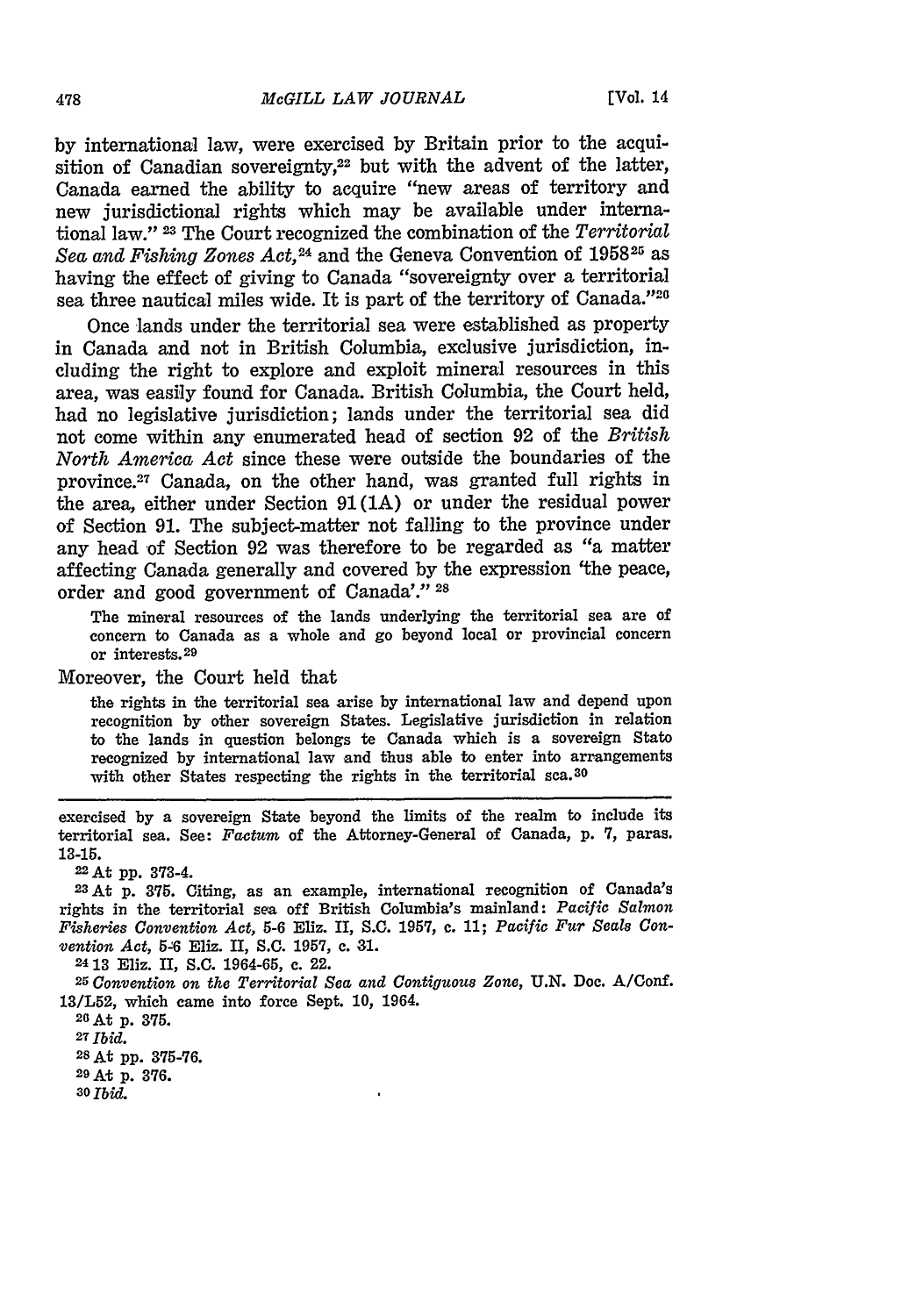As for jurisdiction over and the right to explore and exploit the resources of the continental shelf, the Court cited the *Convention on the Continental Shelf 31* as being the law in force concerning this area, and pointed to the practice of other sovereign states in relation to it.<sup>32</sup> The Court concluded that

**(1)** The continental shelf is outside the boundaries of British Columbia, and

(2) Canada is the sovereign State which will be recognized by international law as having the rights stated in the Convention of 1958, and it is Canada, not the Province of British Columbia, that will have to answer the claims of other members of the international community for breach of the obligations and responsibilities imposed by the Convention.<sup>83</sup>

There is no historical, legal or constitutional basis upon which the Province of British Columbia could claim the right to explore and exploit or claim legislative jurisdiction over the resources of the continental shelf.<sup>34</sup>

## **II**

Intimately related to the above abstract reasoning is the broader and more nebulous "style" in which the legal arguments are couched, the

interaction, in the judicial mind, of rules of law, facts, and policies, and the process of choice as to each one of these... **[:]** which particular rules **are...** designated as relevant, which facts as material, and which policies as governing. 35

Rules and principles of legal reasoning are not capable of a completely unambiguous application. Russell has urged scholars "to discover... where pure legal analysis ends and value judgments, which cannot themselves be determined **by** such analysis, begin." **<sup>30</sup>**

**3' U.N.** Doc. A/Conf. **13/L55,** which came into force June 10th, 1964. **<sup>3</sup> <sup>2</sup>**Citing legislation **by** the United States, the United Kingdom, and New Zealand in relation to the continental shelf (at **pp. 379-80).**

**331van** Head lists ten responsibilities and obligations derived from a reading of Articles **3,** 4, **5(1), 5(5), 5(6),** 5(7), and **5(8)** of the *Convention, loo. cit.,* at **pp.** 325-6.

**<sup>34</sup>**At p. 380. **"1958,** or perhaps **1964,...** marks the maturation of the concept of the continental shelf and its full acceptance **by** the international community. Public statements **by** some British Columbia spokesmen to the effect that the shelf 'always has' been British Columbia's are inconsistent with this **fact...** [S]tatements [etc.] with respect to the shelf and written prior to **1959** remain authoritative only to the extent that they are not inconsistent with the terms of the [Geneva, **1958]** Convention." Ivan Head, *loc. cit.,* **pp. 319-20.**

**<sup>35</sup>**McWhinney, *Judicial Review in the English-Speaking World,* 3rd ed., (Toronto, 1965), p. **231.**

**386P.** Russell (ed.), *Leading Constitutional Decisions* (Toronto, 1965), p. xxiii. (Hereinafter cited as "Russell, *Constitutional").*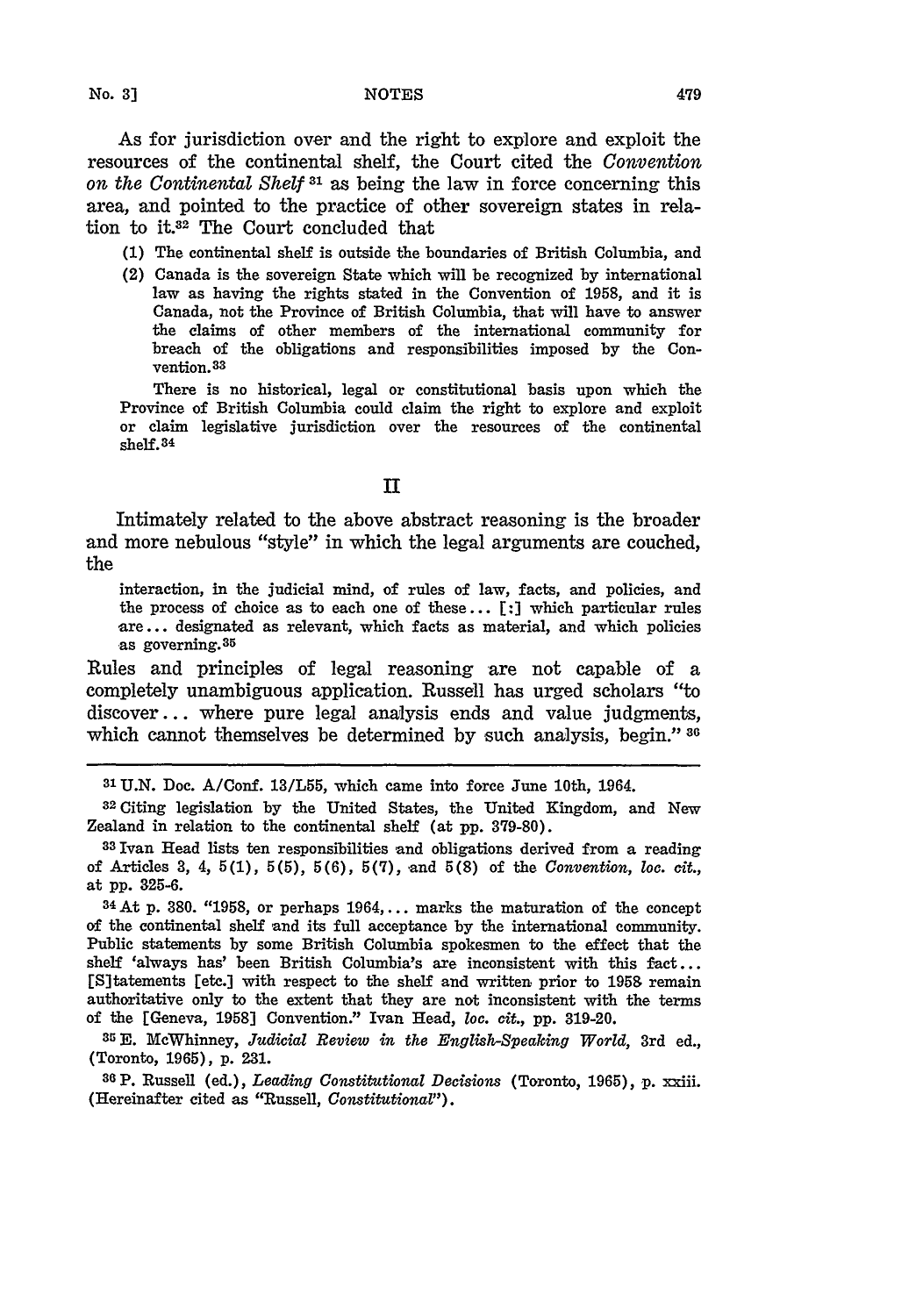By examining the judicial art of selecting, ignoring, and distinguishing cases, 37 one can attempt to assess the scope of "discretion" in the hands of the judges.38 The following discussion tends to accept the "Legal Realism" notion of "judge-made law", i.e., the idea that "under the guise of interpretation, courts do take sides on 'burning issues'." **<sup>39</sup>**

Owing to the complexity of the *Offshore Mineral Rights* reference, the judges, it is suggested, had a rather broad discretion to assign varying degrees of importance to several types of considerations, including:

- (1) adherence to precedents and statute law;
- (2) the applicability of international law;
- **(3)** the maintenance of the "federal principle" as they defined it;
- (4) the relevance of the examples of other states; and
- **(5)** "practical" political or administrative considerations.

It is the combination of the relative weight attached to each of these factors that determined both the outcome and the style of the Court's opinion. These considerations will now be discussed individually.

# **(1)**

Russell has noted that

[t]he issues that come before the court are always in some sense unique so that the judges will usually be able to "distinguish" previous decisions which they do not wish to follow as turning on grounds different from those in the case at hand. <sup>40</sup>

**37"Given** rival precedents on the same general question and the art of distinguishing previous cases as different from the one at hand, it is entirely possible for a court, while looking exclusively to past cases for the premises of its reasoning, in fact so to select, ignore and distinguish cases that it is able to evolve its own doctrines of constitutional law." P.H. Russell, *The Supreme Court's Interpretation of the Constitution since 1949,* in *Politics: Canada,* ed. by Paul Fox, (Toronto, 196Z), p. 64, at p. **78.** (Hereinafter referred to as "Russell, *Politics").* **Cf.** Russell, *Constitutional,* p. xxi; McWhinney, *op. cit.,* **p.** 74.

**38"A** degree of discretion is inherent in the courts'... function of applying the terms of a federal constitution to the enactments of national and local legislatures... In the application of any law to particular circumstances there is always... room for judicial discretion." Russell, *Constitutional,* pp. xiv-xvi.

**<sup>39</sup>**Cecil A. Wright, Foreword to McWhinney, *op. cit.,* p. viii. Wright adds: (at p. ix) "The difficulty here is that many judges honestly believe that they are not participating in policy-making or policy-enunciation..." Cf. MeWhinney, *op. cit.,* p. **230.**

<sup>40</sup> Russell, *Constitutional,* p. xxi. Cf. notes **37** and **38,** *supra.*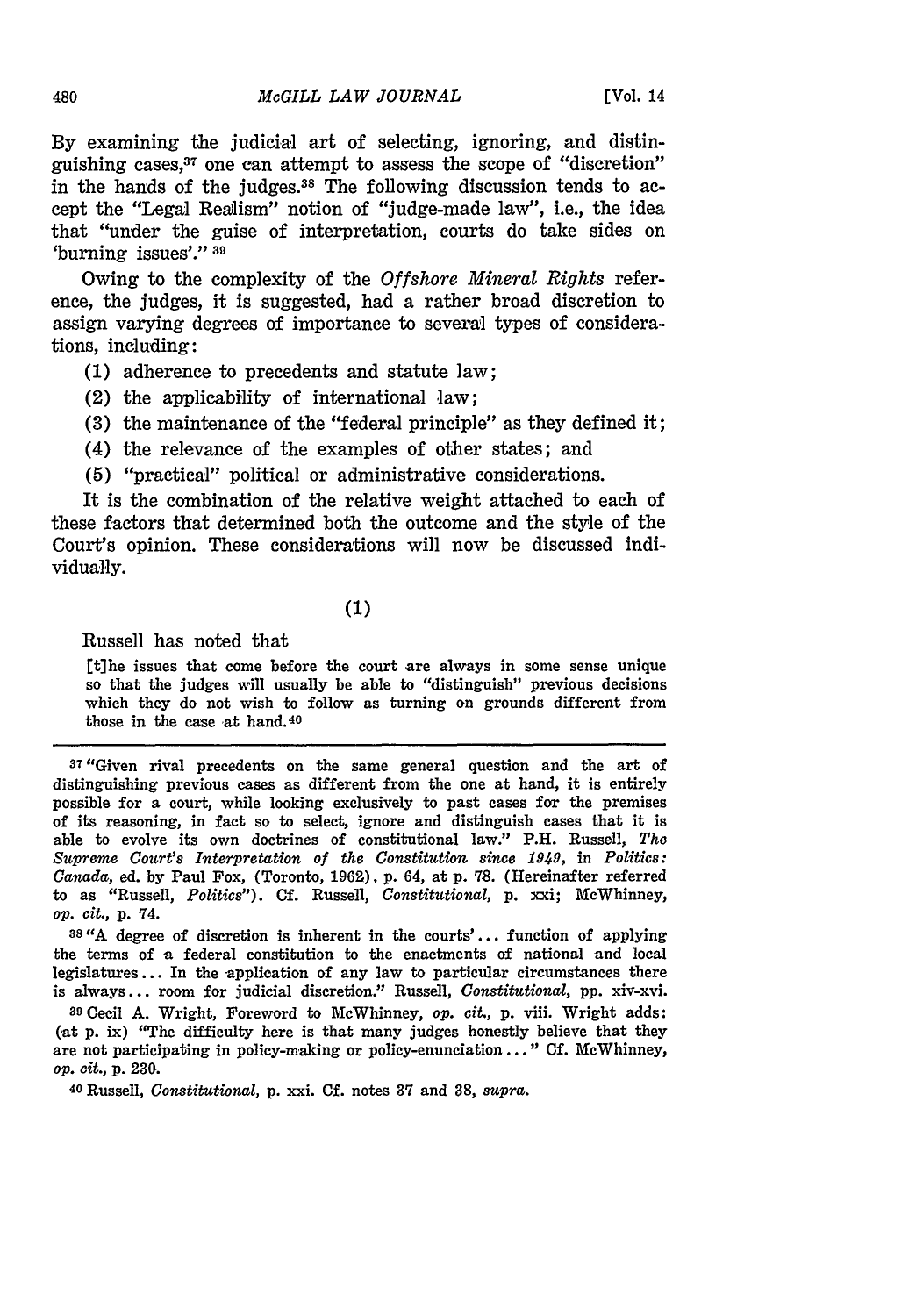In the *Offshore Mineral Rights* reference the Court was confronted with rival arguments often pointing to the *same* precedents for authority.41 Previous cases, then, were unclear enough so that neither argument had to be favoured "inevitably" by the Court. Faced with two equally plausible and internally consistent lines of reasoning,41a the Court chose to accept one completely *(viz.,* that the realm ends at the low-water mark) and to reject the other as "obsolete" *(viz.,* that there is no difference between Crown lands above or below that mark in the three-mile zone). As noted above, this choice was fundamental to the federal "victory". The practice of distinguishing cases as being different and not applicable was used by the Court to give itself the discretion to choose one of the two conflicting lines of precedent headed by *Regina* v. *Keyn.42*

(2)

The international law of the sea, known to be in a state of evolution and growth,<sup>43</sup> is regarded by some as too tenuous to offer firm guiding principles for domestic constitutional law. Indeed, Ontario had argued before the Court on March 14, 1967 that, because there was a "difference of opinion under international law [as] to ownership of the sea bed,... the courts should [therefore] steer away from that aspect." 44 Head agrees that the question, "in the final analysis, ha[d] little to do with international *law",* but went on to stress that it did "have much to do with international *relations,"* pointing out that the question could not "be decided in a judicial vacuum." 45

The judges of the Supreme Court, it seems, felt that international law offered no problems, and did not shy away from pronouncing on it. The Court's awareness of the pertinence of international rela-

41 Eleven, out of a total of thirty, authorities cited by British Columbia are also cited as authorities for the federal argument.

<sup>41a</sup> See, e.g., notes 12 and 16, *supra*.

<sup>42</sup> Note 12, supra. The question of choosing alternative lines of precedent in relation to the *Labour Conventions* case arises *infra,* at pages 489-490, 491-492.

**<sup>43</sup>**See, e.g., Head, *loc. cit.,* p. 317; O'Connell, *Problems of Australian Coastal Jurisdiction,* (1958), 34 B.Y.B.I.L. 198, at p. **256** (cited below as "O'Connell, B.Y.B.I.L.").

**<sup>44</sup>**Quoted in Vancouver *Sun,* Mar. 14, 1967.

**<sup>45</sup>**Head, *loc. cit.,* p. **3,23** [emphasis added]. Head also cites the *Fisheries* cases as illustrating a judicial awareness of international ramifications. *Ibid.,* p. 324. **Cf.** the observations of Mr. Justice Laskin, *infra,* note **67.** The current dispute with France over St. Pierre and Miquelon's continental shelf may have made international-relations considerations more relevant to the decision.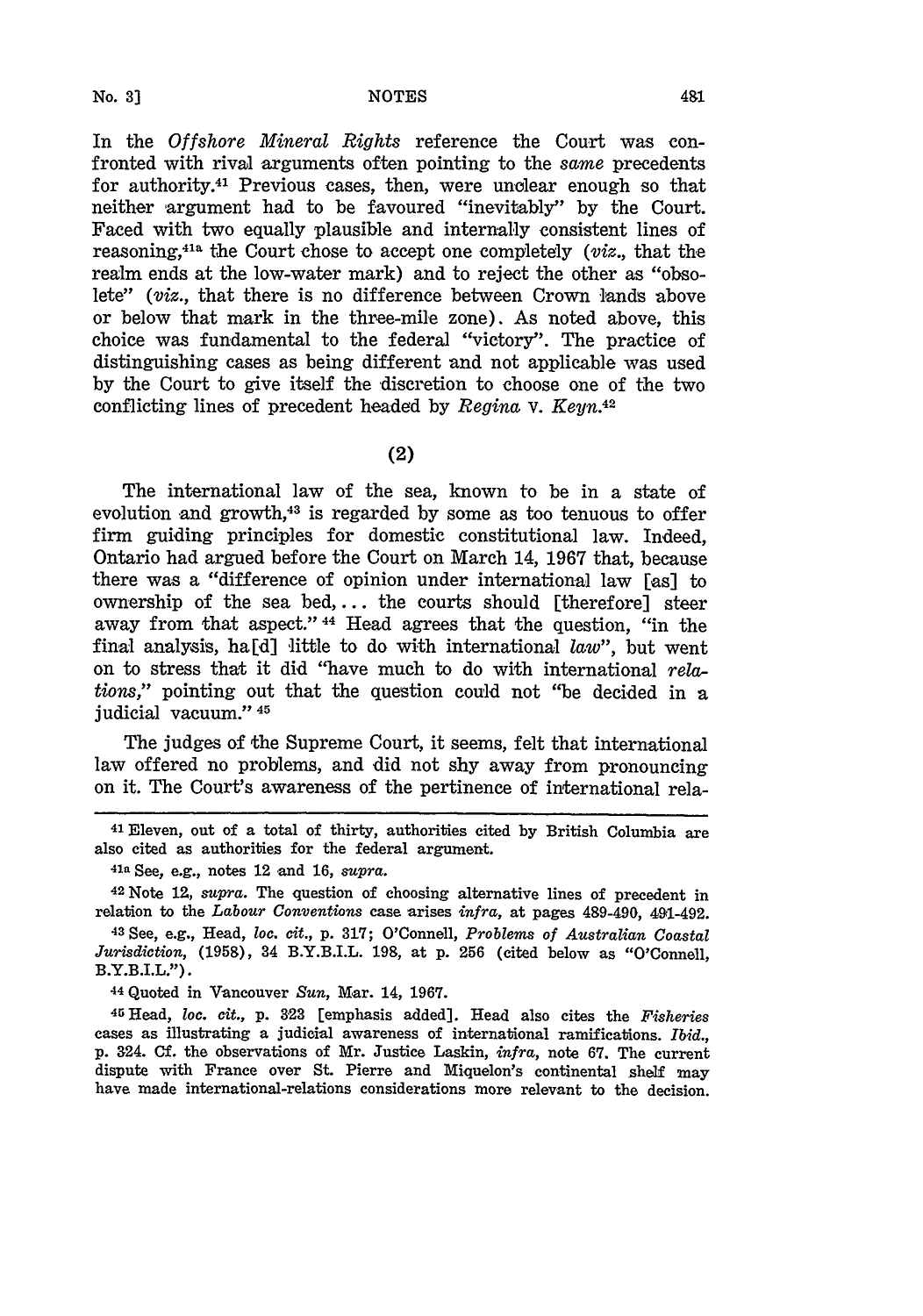tions was also unambiguous.40 Its decision to accept so unqualifiedly Canada's reliance upon international responsibility as a valid argument was a major discretionary element in the style of the opinion.<sup>47</sup>

**(3)**

O'Connell has suggested that

[tihe way a court will approach the problem of maritime boundary will in the last resort depend upon its attitude to federalism as a theory and system of government. <sup>48</sup>

The *Nova Scotia Inter-delegation* case 49 provides a rare example of a Canadian court explicity deciding an action was unconstitutional because it was "utterly foreign to the conception of federal organization."50 The way in which the Court may have related the question of offshore mineral rights to its theory of federalism was not stated openly; the judges did not find it necessary to base their arguments explicitly on such philisophies. However, their views on the federal distribution of powers, if not explicit, are clear enough; these are discussed below.

(4)

It would not have been difficult for the Court to have rejected federal arguments referring to the situation in the United States as irrelevant on the grounds that the American constitutional structure,

**<sup>49</sup>**[1950] 4 D.L.R. (2d) 369.

**<sup>50</sup>**Quoted in Russell, *Politics,* p. **71.** Russell also gives a similar instance in the *Local Prohibitions* case *(Attorney-General of Ontario v. Attorney-General of Canada,* [1896] A.C. 348, at p. 360): "To attach any other construction to the general power... would, in their Lordships' opinion, not only be contrary to the intendment of the Act, but would practically destroy the autonomy of the provinces." *Constitutional,* p. xviii.

**<sup>46</sup>**At pp. **376, 380.**

**<sup>47</sup>By** accepting, say, Ontario's plea to ignore (or minimize) the applicability of international law to the case, the Court could have avoided "penalizing" British Columbia for its lack of sovereign status. "International recognition [argued the British Columbia Factum] of the right to explore and exploit beyond the three-mile belt does not affect, in any way **[1]** British Columbia's pre-Confederation right in the property [of the continental shelf] or [2] the division of legislative powers under the *British North America* Act... *Internationally* the tost of entitlement to the right of exploration and exploitation in the shelf is the ability to come within the meaning of the words 'coastal state'. This Canada can do, solely because British Columbia is within Confederation. *Domestically,* British Columbia is the 'coastal state'." *Factum,* p. 24 [emphasis original].

<sup>4</sup> <sup>8</sup> 0'Connell, B.Y.B.I.L., p. 259.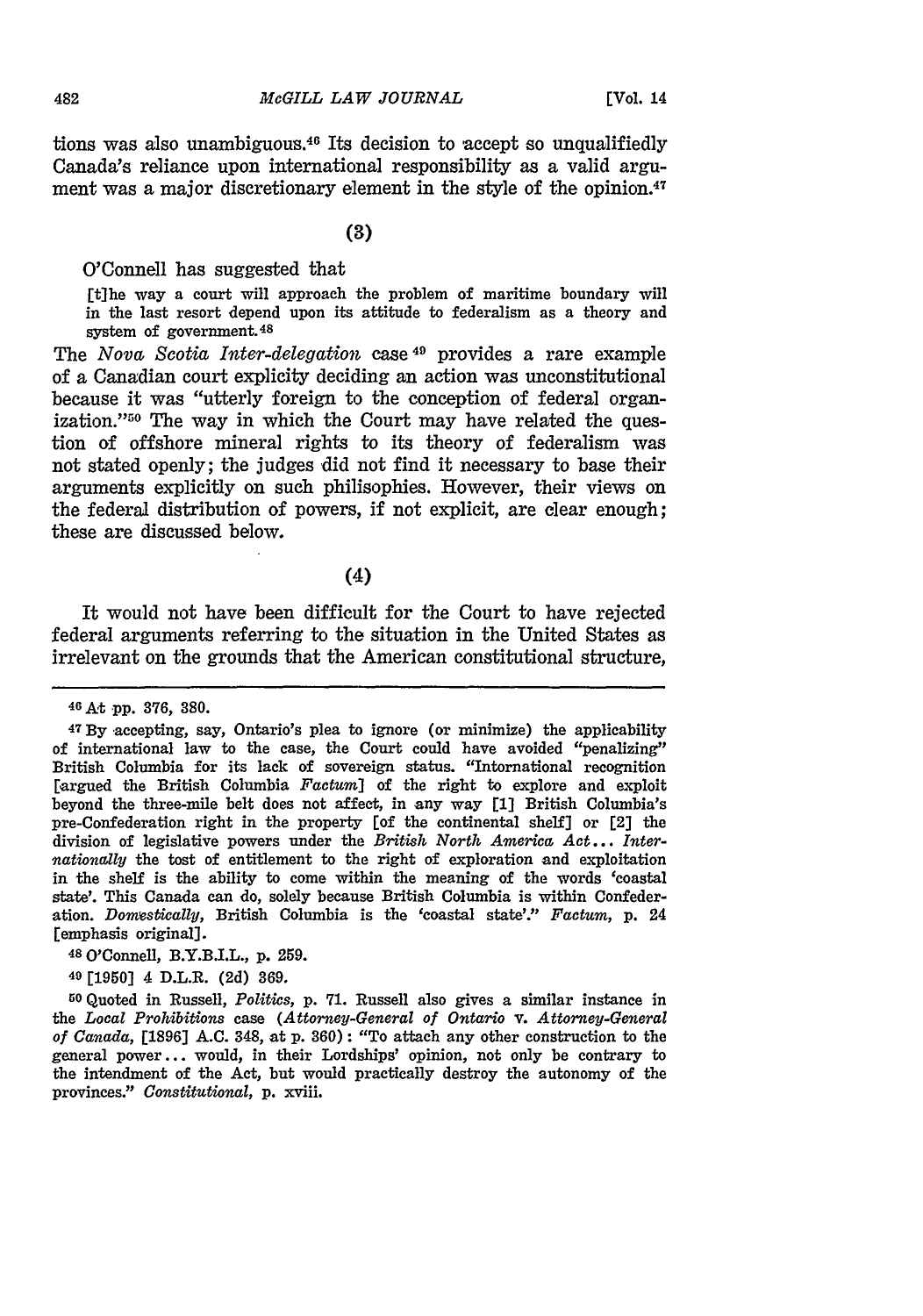division of powers, and judicial tradition were different from our **own.51** On the other hand, McWhinney has argued that

The major influence, indeed inspiration, in the present-day practice of judicial review in the Commonwealth countries, has been the Supreme Court of the United States. This at first sight might seem rather surprising in view of the frequently expressed, official judicial distaste **...** for the citation of American constitutional precedents in argument before their Supreme Courts, or a *fortiori* for any reliance on those American... precedents in the actual judicial opinions deciding cases **...** Whatever its origins, however, the *indicia* of American legal influence in the Commonwealth countries are clear and unmistakable now in Commonwealth Supreme Court opinions  $-$  in the noticeably increased policy-orientation of judicial decision-making and the interests-balancing approach in general...52

Without placing heavy and direct reliance on the American experience, the Court nevertheless accepted the federal argument which pointed to the Truman Proclamation and the United States Supreme Court decisions to illustrate the relevance of international law to the domestic dispute.53

**(5)**

The "practical policy" nature of the judicial process presents perhaps the most controversial problems in assessing judicial interpretation. Closely related to the first factor discussed above, this aspect is seen **by** McWhinney as follows:

**...** we must face up squarely to the question of whether judges legislate, in the sense of making conscious choices between conflicting policy alternatives **...** It is not without significance that the controversy over the Privy Council's interpretation of the *B.N.A. Act* should all too frequently proceed in the form of a dispute over alternative rules of statutory construction, rather than in terms of the actual consequences to Canadian national life flowing from the individual decisions.

The need for a critical examination of the values employed **by** judges in making their decisions has been obscured all too frequently **by** much unproductive wrangling over the formulae in which the judges subsequently embody those values, although the varied members of the Privy Council have occasionally adverted to the consequences of their decisions.<sup>54</sup>

**G1Head** notes that there are "important historical and constitutional differences." *Loc. cit.,* **p.** 324. **Cf.** Edwin Black, *Offshore Oil Troubles the Waters,* (1965-66), 72 Queen's Quarterly, pp. 592-594.

<sup>2</sup> MeWhinney, *op. cit.,* **pp.** 228-9.

**53 Cf.** Point 2, discussed *supra,* pp. 481-482. "[T]he words of the Supreme Court of the United States, which reflect [the] concern [for the] **...** international responsibility [of] the United States, are valuable as illustrative of the international consequences which should, it is submitted, be considered by the Supreme Court of Canada in the present Reference." Head, *loc. cit.,* p. 324.

<sup>54</sup> McWhinney, *op. cit.,* p. 69. **Cf.** Russell, *Constitutional,* p. xix.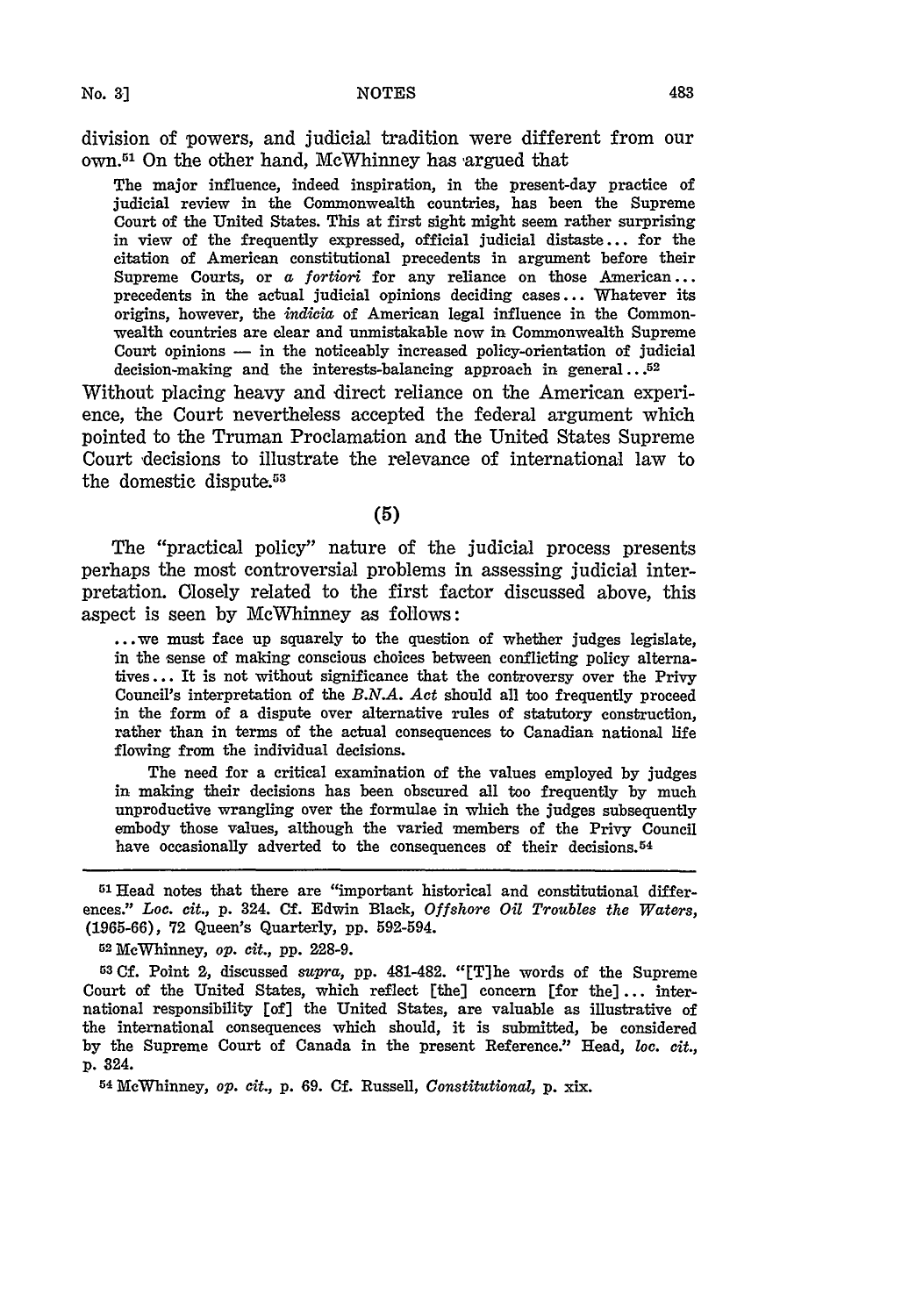In the Canadian tradition, the judges in the *Offshore Mineral Rights* case chose not to pronounce explicitly on their value preferences and recognition of the practical consequences of their opinion. The Court's concern for the *international* consequences of its decision is an important exception, of course. In terms of the *domestic* policy implications, however, the Court was silent, although the judges were fully aware of the administrative problems involved:

When [federal counsel] Carson pointed to the present circumstances whereby different exploration companies have rights granted separately by Ottawa and Victoria for overlapping areas, Mr. Justice J.R. Cartwright **64a** said [this] pointed up the need for the court's opinion.<sup>55</sup>

Overlapping permits presented only one of many practical problems. Black suggested the difficulties that would result from a Court opinion giving provincial jurisdiction within the three-mile belt and federal jurisdiction beyond.56 Former federal Resources Minister Pepin has referred to

the awful confusion coming from unco-ordinated initiatives in this domain. Suppose, for instance, in defense, which is a federal matter, there is a conflict of jurisdiction between undersea operations and oil drilling? Same for seashore pollution, which only the federal level of government is competent to solve with foreign powers. <sup>57</sup>

This implicit axgument pointing to the "intolerable" state of affairs that would result if the Court were to find for British Columbia is reminiscent of the *Johannesson* decision, where Mr. Justice Kellock *explicitly* based part of his reasoning against provincial regulation of aerodromes on his estimation of the "intolerable" situation that would have ensued had airlines been found to be subject to local regulation.5 " However, in the *Offshore Mineral Rights* decision the Court found it unnecessary to refer to political and administrative consequences, since it was able to rationalize its decision by other principles, *viz.,* historical-legal interpretation and internationalrelations implications.

One further feature of the Court's opinion deserves comment. If the historical-legalism of the decision renders the Court "conserva-

**<sup>54</sup>aAs** he then was.

**<sup>55</sup>**Victoria *Daily Times,* Mar. 11, 1967. See also Vancouver *Sun,* Mar. **11,** 1967. **<sup>56</sup>**Black, *loc. cit.,* at **p.** 601.

*<sup>57</sup> L'Avenir de Sept-Iles Journal,* Nov. 14, 1967. M. Pepin, whose Department is one especially vexed with the complications of overlapping jurisdiction (of *three* levels of government), also pointed to the complexities of international relations, navigation, fisheries, as well as the two mentioned above. See *Le Soleil,* **13** nov. 1967 (10).

*<sup>5</sup>SJohannesson v. West St. Paul,* [1952] 1 S.C.R. 292; discussed in Russell, *Politics, p.* **79.**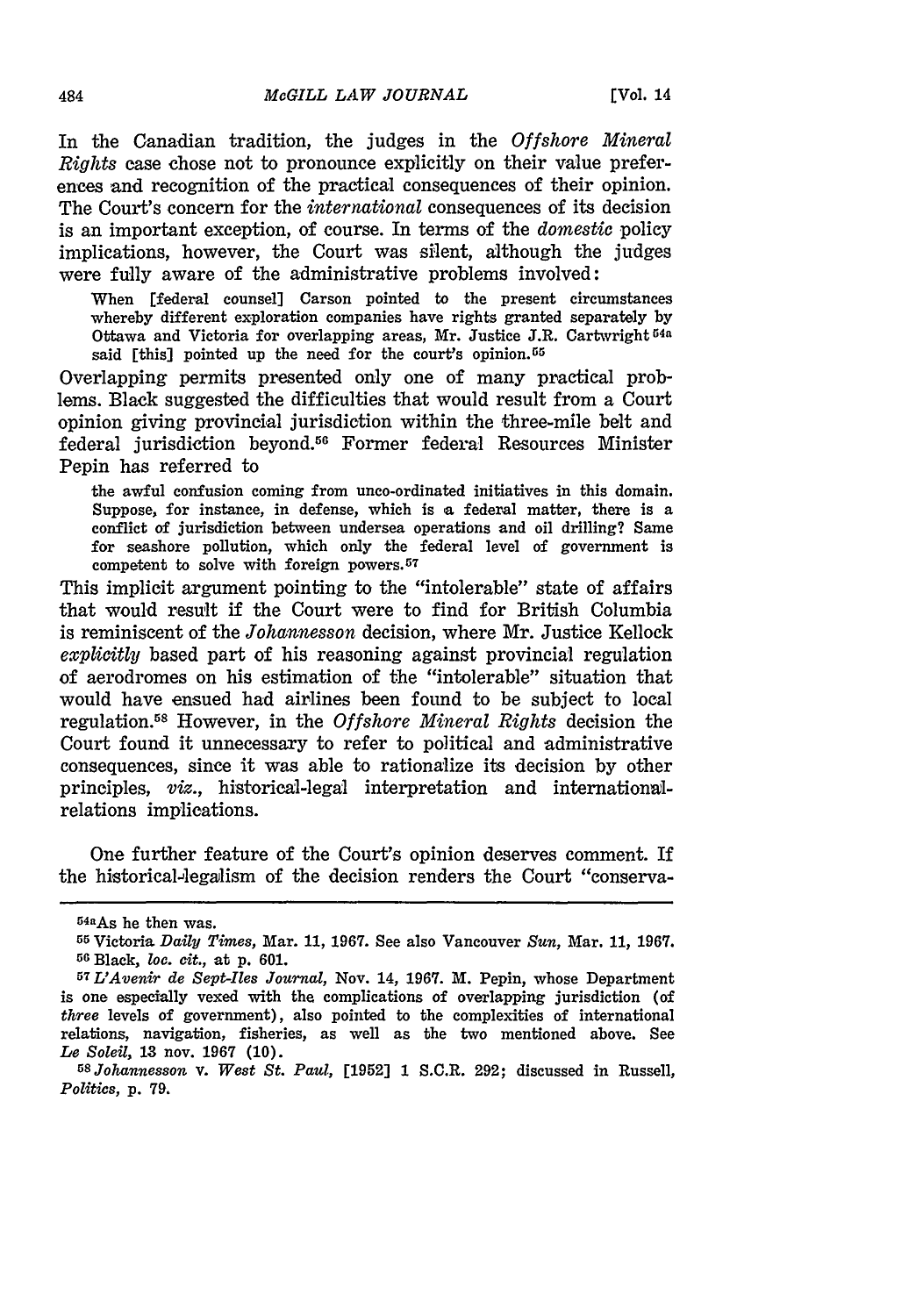tive" or "restrained" **by** some standards, the same cannot be said in terms of its having handed down a rare unanimous and joint opinion. 59 This is noteworthy when one realizes that between 1949 and **1960** the thirty-seven constitutional cases decided **by** the Court contained an average of four (dissenting or concurring) individual opinions.60 Thus, the "strength" of the pro-federal opinion cannot be denied.<sup>60a</sup>

O'Connell believed that, in the United States "tidelands" cases, the United States Supreme Court's decisions were based "less on precedent than on high policy;" <sup>61</sup> in that country, this "style" of opinion was natural. Since it was hard to find any "analytical answer" to the question of property in the lands below the territorial sea generally, he concluded that "the problem might be solved in terms of power and responsibilities rather than in terms of possession." **62** On the other hand, he suggested, an Australian court "would find great difficulty in deciding the question... in any terms other than ownership..."<sup>63</sup> The Canadian Court, interestingly enough, did a little of both. First it undertook to apply historicallegal analysis to resolve the question of property in the seabed. Once this was clearly established, the Court was then able to rely also on the international ramifications of offshore jurisdiction.

Proponents of "judicial activism" - usually taking the United States Supreme Court as the example to be followed  $-$  were regular critics of the Judicial Committee of the Privy Council for being too

One recent such case - significantly pro-federal in outcome - is *Munro* v. *National Capital Commission,* (1966), 57 D.L.R. (2d) 753. Discussed, *infra,* note 92.

**<sup>60</sup>**Russell, *Politics,* loc. *cit.*

**6oa** Mitchell, however, noting a "marked increase" in unanimous "Judgments of the Court" since 1958, suggests that this might be more a response to "an increased work load" than a result of a growing degree of unanimity. *Op. cit.,* p. 9.

**<sup>61</sup>**O'Connell, *Australia,* p. 249. He added that: "views on policy will differ according to the prevalence on the bench of federalist or unionist opinions." Cf. "In the so-called tidelands cases the United States Supreme Court did indeed attempt some doctrine, but it was no more than a superstructure to an essentially policy decision." O'Connell, B.Y.B.I.L., p. 259.

<sup>62</sup>O'Connell, *Australia,* p. 259; cf., *ibid.,* pp. 249, 291. **0** *Ibid.,* p. 260.

**<sup>59</sup>**Of the **53** constitutional cases decided **by** the Court between **1950** and **1965,** only ten were single "Judgments of the Court", signed **by** only one Justice. See: Stephen R. Mitchell, *The Supreme Court of Canada since the Abolition of Appeals to the Judicial Committee of the Privy Council: A Quantitative Analysis* (Paper prepared for presentation to the Meeting of the Canadian Political Science Association, June 7, 1967, Carleton University, Ottawa), p. 12.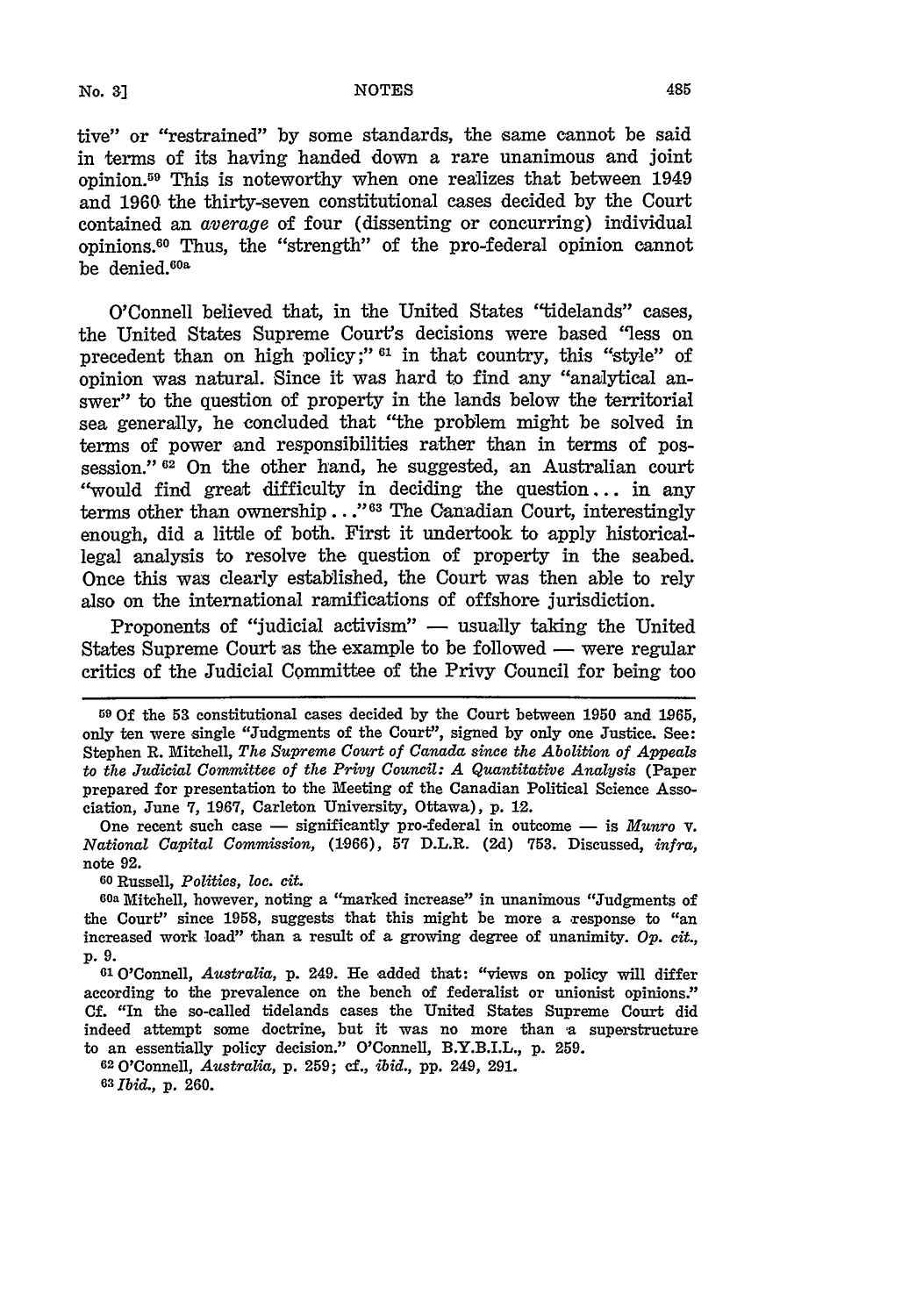"literalistic" (narrow statutory construction) and "legalistic" (bound by precedent) in its interpretation of the Canadian constitution.<sup>04</sup> This criticism of "style" usually coincided with the criticism of the resultant trend favouring provincial legislative powers at the expense of the central authority.<sup>65</sup> Assessing the decisions of the Supreme Court of Canada from 1949 to 1960, Russell noted that, while neither a distinctive "literal" nor a distinctive "liberal" approach had emerged, there had, nevertheless, been "an increasing degree of pragmatism in the court's interpretation of the division of powers."65a The *Offshore Mineral Rights* opinion seems to follow this latter trend. Although, on the surface, heavy reliance on historical and legal precedent may suggest that the Court was "oblivious to political and economic realities," $66$  this would be, it is submitted, a shallow conclusion. Both the Court's recognition of Canada's role in international relations, $67$  and its liberal interpretation of the residual power **by** designating offshore development as a "matter affecting Canada generally," going "beyond local or provincial interests or concern,"<sup>68</sup> illustrate that the judges were at least implicitly aware of the political and economic context surrounding the purely legal issues submitted to them.<sup>69</sup>

**<sup>64</sup>**See, e.g., Russell, *Constitutional,* p. xix, and *Politics,* **pp.** 77-78; Vincent MacDonald, *The Canadian Constitution after 70 Years,* **(1937), 15** Can. Bar Rev. 401, at **pp.** 419 *et seq.,* and *The Constitution in a Changing World,* (1948), 26 Can. Bar Rev. **21.**

**<sup>65</sup>**See, e.g., McWhinney, *op. cit.,* p. 69; Russell, *Constitutional,* **p.** xix. **65a** Russell, *Politics,* p. 79.

66 «[O]n ne manque pas de signaler jusqu'à quel point la Cour fait abstraction, en émettant cette opinion, des circonstances politiques qui prévalent au pays. On rappelle h cet 6gard que le Conseil priv6 s'ajustait beaucoup plus librement **A** des situations politiques.>> Pierre O'Neill, *Le Devoir,* **8** nov. 1967.

**<sup>67</sup>**See: Head, *loc. cit., passim.* Laskin has pointed to the decisions in *Pronto Uranium Mines Ltd.* v. *Ontario Labour Relations Board,* [1956] O.R. **862,** *In re Regulation and Control of Aeronautics in Canada,* **[1932] A.C.** 54, and *In re Regulation and Control of Radio Communication in Canada,* **[1982] A.C.** 304 as demonstrating "not only a judicial awareness of the international impact on domestic regulatory schemes, but [also] a disposition to give that impact constitutional weight." Bora Laskin, *Some International Legal Implications of Federalism: The Experience of Canada,* in *Federalism and the New Nations of Africa,* ed. by David P. Currie, (Chicago, 1964), 389, at **p.** 410. Cf. ,the other point of view, note 47, *supra.*

GsAt **pp. 375-76.**

**69 Cf.:** "One cannot complain... that the Judicial Committee failed to introduce into its interpretation of the constitutional values and beliefs extrinsic to the bare words of the act... [But] one is struck by the relative lack of thoughful articulation of the real problems and alternatives inherent in the adaptation of a written constitution to a dynamic society." Russell, *Constitutional,*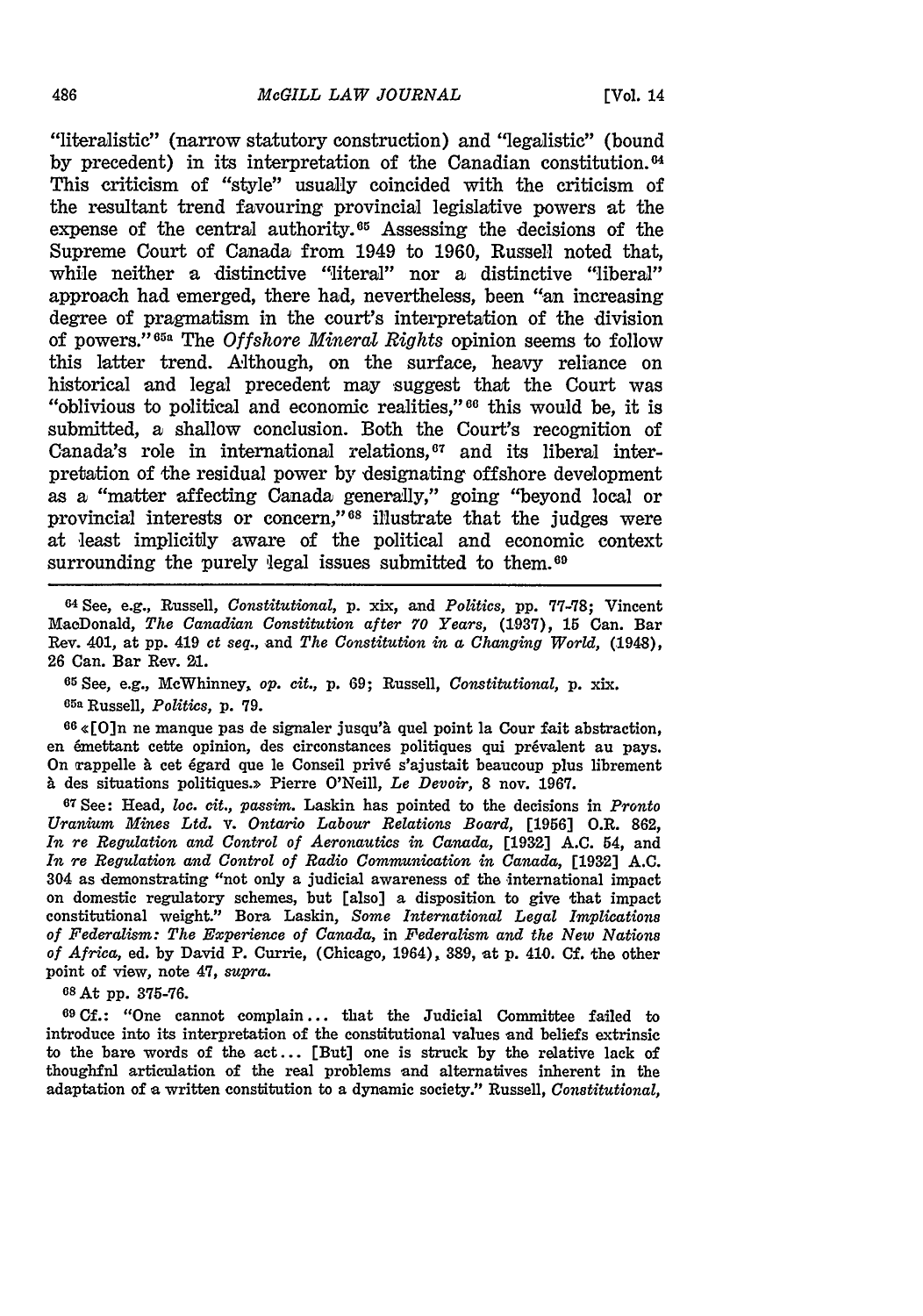### III

The Federal argument for jurisdiction over offshore resources was so firmly based on the contention that the lands in question were beyond the boundaries of British Columbia that it "bypassed" seeking a pronouncement on an anomalous aspect **of** the constitution, *viz.,* the hindrance to Canada's ability to participate fully in the international community caused by a judicial pronouncement depriving it, in the name of provincial rights, of the legislative ability to implement treaties. 70 O'Connell notes, with special reference to offshore rights disputes:

it is difficult to state with clarity the effect of an expanding and changing international law of the sea upon disputed Federal-State maritime claims... So far **[1958]** judicial decision in the areas where it occurs has been tentative, and no real doctrine or theory has emerged **...** At bottom the problem is one of collision between two incompatible doctrines, [viz.,] the sovereignty of the constituent elements in a federal system, and their lack of responsibility in international relations. <sup>71</sup>

This intersection of domestic and international law does not present an equally difficult problem to all federal states. In constitutionally "centralized" federations like the United States, the central government may have, in addition to the normal executive power to conclude treaties, the legislative ability to implement these agreements. In the United States this power, although infrequently used, 72 is nevertheless firmly rooted in the Constitution. 73 However,

pp. xviii-xix. Brossard, in his criticism of the *Offshore Mineral Rights* opinion, labelled the Court as « plus ou moins prisonnière de sa conception étroite du *Common Law »*, and branded its opinion as «aussi discutable sur le plan juridique que sur le plan politique.» He also suggested that the opinion was «nettement politique.» Le Devoir, 22 nov. 1967.

**70For** a general discussion of this problem, see Laskin, loc. *cit.,* **pp.** 389-414; F.H. Soward, *External Affairs and Canadian Federalism,* in Lower, Scott, *et al., Evolving Canadian Federalism,* (Durham, North Carolina, 1058), pp. 126-180.

**<sup>71</sup>**O'Connell, B.Y.B.I.L. at pp. 256, 259.

**72As** measured by the ratifications of International Labor Organization conventions. As of June 1, 1966, the United States had implemented only 7 out of a possible 124 conventions. Cf. Canada 21, Australia 26, India 30, and Mexico (the highest number for a federal state) 47. International Labor Organization, "Official Chart of Ratifications", June 1, 1966.

**73"** ... all treaties made under the authority of the United States shall be the Supreme Law of the Land; and the judges in every State shall be bound thereby, any Thing in the Constitution or Laws of any State to the contrary notwithstanding." (Art. IV, s. 2). In addition, Congress has the authority "to make laws which shall be necessary and proper for carrying into execution" any of the powers vested in it. (Art. *I,* s. **8).** See Robert R. Bowie, *The Treaty Power in the Federal System: The Experience of the United States,* in Currie, *op. cit.,* **p. 371,** at **p. 375.**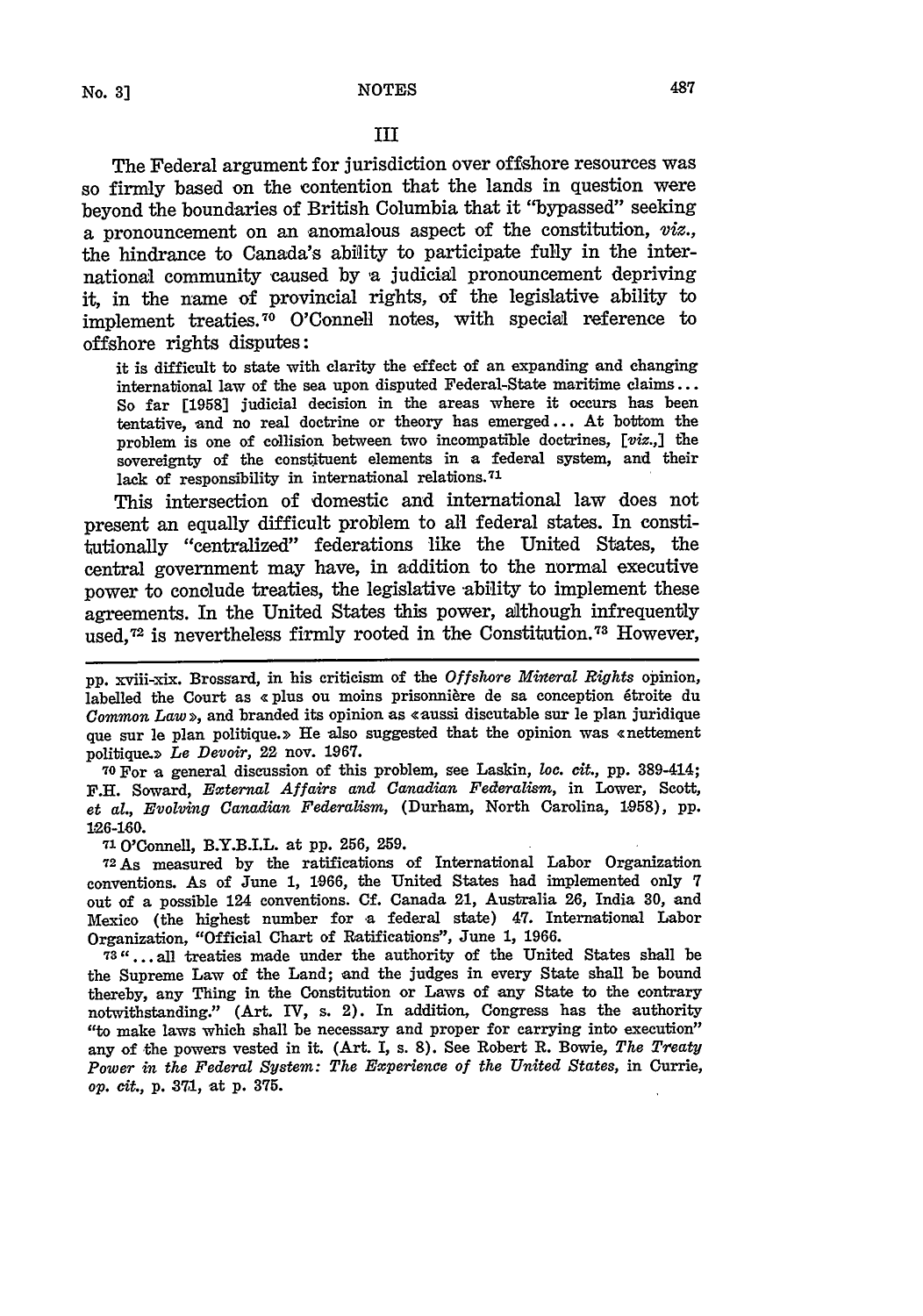the power to implement treaties is not considered an unlimited grant of authority:

The Supreme Court... has stated flatly and repeatedly that the treaty power does not extend "so far as to authorize what the Constitution forbids." ... The treaty power may not be used to accomplish a domestic purpose when there is no genuine and sufficient justification for an international agreement containing the provisions in question. <sup>74</sup>

In Australia, the "foreign affairs" power vested in the Commonwealth is deemed to give it a capacity for treaty-implementing legislation.<sup> $\tau$ </sup> This power, too, is restricted by the discretion resting with the courts to determine whether the implementing legislation is *a bona fide* attempt to give effect to an international agreement.70 It should be noted that

[tihe adherence to and ratification of [a] convention by the Commonwealth has not been considered to vest in the Commonwealth a blanket power... nor to deprive the States of their pre-existing legislative power. <sup>77</sup>

The treaty-implementing power has been the subject of much debate and commentary in Canada.<sup>78</sup> Most of this debate has brought forth arguments strongly in favour of a departure from the classic decision of the Privy Council in the *Labour Conventions* case of **1937.<sup>79</sup>**The problem arises from section 132 of the *British North America Act,* which states that

The Parliament and Government of Canada shall have all Powers necessary or proper for performing the Obligations of Canada or of any Province thereof, as Part of the British Empire, towards Foreign Countries, arising under Treaties between the Empire and such Foreign Countries.

*75Australian Constitution,* sec. **51** (xxix). See **J.P.** Nettl, *The Treaty Enforeement Power in Federal Constitutions,* **(1950),** 28 Can. Bar Rev. **1051,** at **p. 1053.**

**<sup>76</sup>**Nettl, loc. *cit.,* at **pp. 1056, 1060.**

**77 R.D.** Lumb, *The Law of the Sea and Australian Offshore Areas,* (St. Lucia, **1966), p. 60.** Although the issue has never been brought before the Australian courts, Lumb suggests that there is "strong evidence to support the view that colonial sovereignty extended to the three-mile limit" *(ibid., p. 57; cf. ibid., p. 61).* "Property rights of the states in the seabed have not been ousted **by** the adherence of the Commonwealth" to international conventions. *Ibid.,* **p. 60. Cf.** O'Connell, *Australia,* at **p.** 260.

<sup>7</sup> <sup>8</sup> See: Laskin, loc. *cit.;* Soward, loc. *cit.;* Nettl, *too. cit.;* R.J. Matas, *Treaty-Making in Canada,* (1947), 25 Can. Bar Rev. 458; Lord Wright of Durley, *Tribute to Sir Lyman Poore Duff,* (1955), **33** Can. Bar Rev. **1123;** G.J. Szablowski, *Creation and Implementation of Treaties in Canada,* (1956), 34 Can. Bar Rev. **28;** Edward McWhinney, *Comment,* (1957), **35** Can. Bar Rev. 842; MacDonald, *The Canadian Constitution After Seventy Years, loc. cit.;* F.R. Scott, *Centralization and Decentralization in Canadian Federalism,* **(1951),** 29 Can. Bar Rev. 1904, at p. 1112.

**<sup>79</sup>***Attorney-General of Canada* v. *Attorney-General of Ontario,* **[1937] A.C. 326.**

**<sup>74</sup>**Bowie, loc. *cit.,* p. 384.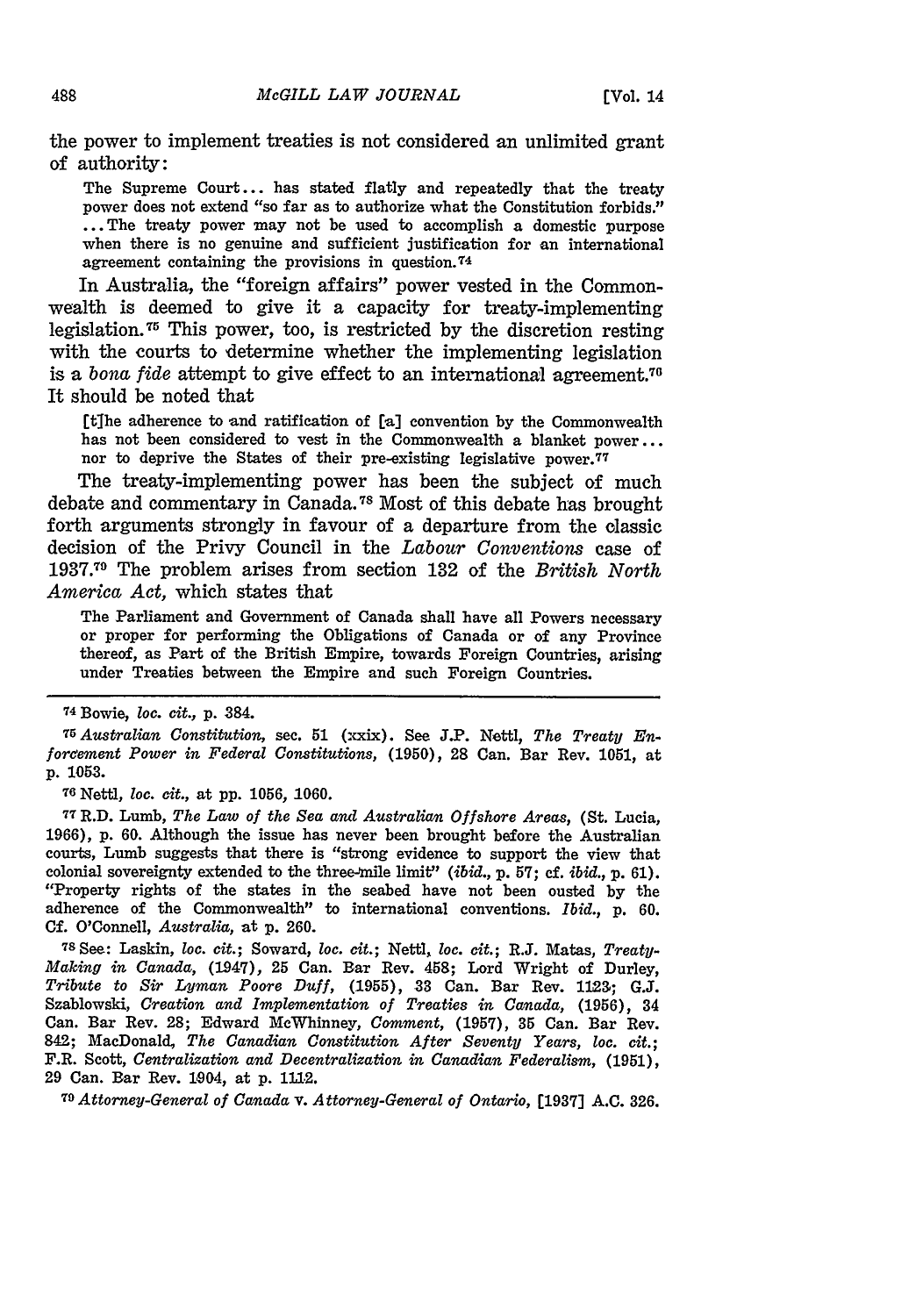**No. 3]**

Canada has ceased concluding treaties "as part of the British Empire" since the **1919-31** period, and the "British Empire" no longer exists. Subsequent judicial interpretation has rendered this section inoperative, and thus created a lacuna in the conduct of foreign affairs. In the *Labour Conventions* decision, Lord Atkin stated, in part:

It is impossible to strain the Section [132] so as to cover the uncontemplated event... For the purposes of... the distribution of legislative powers between the Dominion and the Provinces, there is no such thing as treaty legislation as such. The distribution is based on classes of subjects, and as a treaty deals with a particular class of subjects so will the legislative power of performing it be ascertained.80

The criticism by legal scholars that followed this pronouncement could easily form an entire study unto itself, and cannot be given full and proper treatment here; let it suffice to summarize the arguments broadly. They all underline the fact that in Canada "federal executive treaty-making power [is] left dangling... without the complementing legislative power of implementation," 81 and suggest, alternatively, that:

**A.** The **1937** decision could just as easily (and should) have followed the logic of the 1932 *Radio case82* in allowing the residual power of section **91** to fill the void created by the inoperativeness of section 132, as a logical "heir"; in any case, later decisions should not feel bound by Lord Atkin's pronouncement, and can easily revert back to the alternative line of precedent flowing from **1932.83**

B. The defunct section 132 should be repealed and replaced by an amended clause that would fully empower Parliament to pass implementing legislation.<sup>84</sup>

C. Either with or without such amendment (in the latter case, using an expanded interpretation of the "Peace, Order and Good Government" clause), the courts should assume the responsibility, as they do in Australia and in the United States, for deciding the validity of implementing legislation. This would protect the provinces from unwarranted intrusion by the federal government *via* dubious treaty-legislation, while at the same time restore

**<sup>80</sup>**[1937] A.C. **326,** at pp. 350-1.

**<sup>81</sup>**Laskin, loc. *cit.,* p. 396. Cf. Soward, loc. *cit.,* pp. 139-40.

**<sup>82 [19321</sup>** A.C. 304.

**<sup>83</sup>**Lord Wright, loc. *cit.;* Szablowski, loc. *cit.,* p. 59.

**<sup>84</sup>**Matas, loc. *cit.;* Nettl, loc. *cit.;* Szablowski, loc. *cit.;* Soward, loc. *cit.,* pp. 140-1.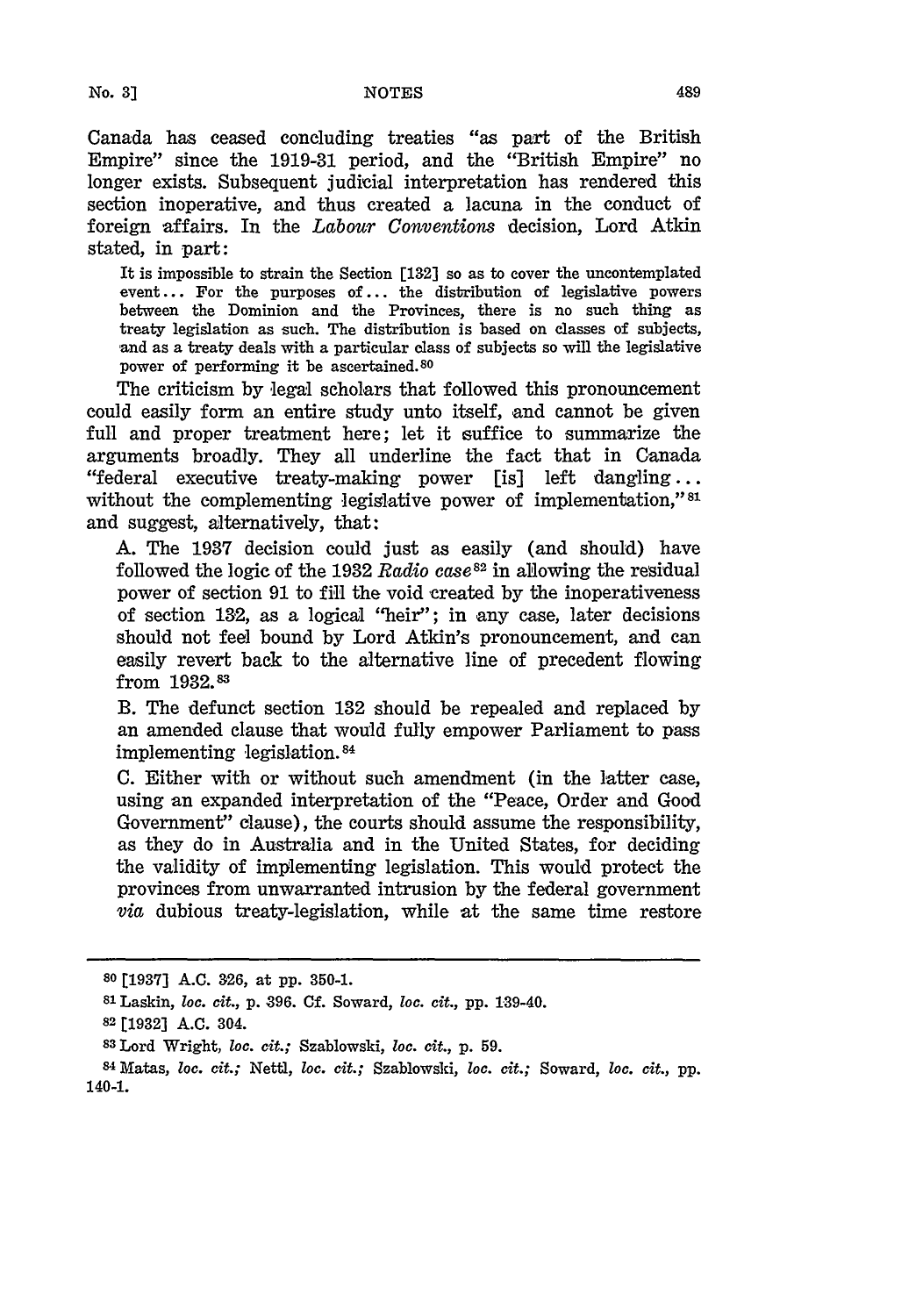to Canada a more certain position in concluding international agreements **85**

This dimunition of federal authority vis-a-vis provincial power should also be seen in the larger context of the general provincialist interpretation of the division of legislative powers given **by** the Privy Council prior to the late 1940's. The intended **(by** the "plain wording" approach) federal residual power in section **91** became, through judicial interpretation, an "emergency power" only, while section **92(13),** "Property and Civil Rights in the Province," became the real, or co-equal,  $86$  residual clause.  $87$ 

However, the general modern-day trend, with the Supreme Court of Canada as court of final appeal, seems to be in the other direction. Some commentators have detected that certain decisions since the *Labour Conventions* case can be interpreted as gradually shifting the "federal balance" back towards the central government. This can be seen, for example, in the expansion of the residual "Peace, Order and Good Government" clause in such a way as to minimize the difficulties imposed by the "loss" of section 132.88 In the *Offshore Mineral Rights* case, the federal government sought, with complete success, to take advantage of this trend so as to cover

**86James** Hurley has suggested that "it might even be justified to say that in Canada residual powers have been divided between the federal and the unit governments, with the courts deciding at any given time which shall carry the day." J.R. Hurley, *Federalism, Co-ordinate Status and the Canadian Situation,* (1966), **73** Queen's Quarterly, pp. 156-7.

**87"The** just-short-of-unitary state that MacDonald thought he had achieved was cut down to something just short of a confederacy. The power to make laws for the peace, order and good government of Canada became **a** power not to make laws for the peace, order and good government of Canada, unless every other expedient had been exhausted and dire emergency threatened." A.R.M. Lower, *Theories of Canadian Federalism,* in Lower, Scott, *et al., op cit.,* at **p. 40; J.A.** Corry, *Constitutional Trends and Federalism,* in *ibid.,* at **p. 118;** McWhinney, *op. cit.,* at **pp.** 64-5; Jean Betz, Les *Attitudes changeantes du Qudbec d l'endroit de* la *Constitution de 1867,* in Cr6peau and Macpherson, *The Future of Canadian Federalism, (Toronto,* **1065),** p. 119.

**<sup>88</sup>**Szablowski, *loc. cit.,* **p. 59;** Russell, *Constitutional,* **pp.** 135-6, and *Politics,* at **pp.** 66-8; Black, loc. *cit.,* at pp. 594-5.

<sup>85</sup> McWhinney, loc. *cit.,;* Szablowski, loc. *cit.* One commentator, however, has argued that: "To a large extent, the central government is unaffected by the constitutional restriction of the *Labour Conventions* case. Defense (with its wide possibilities of nationally directed policies), monetary control, a plenary taxing and a spending power, foreign trade, fisheries, and extraterritorial jurisdiction (relevant to high seas questions) are within its exclusive authority, and they go a long way to give it legal freedom to treat in vital areas of international relations, and consequently to impose domestic obligations." Laskin, loc. *cit.,* p. 400.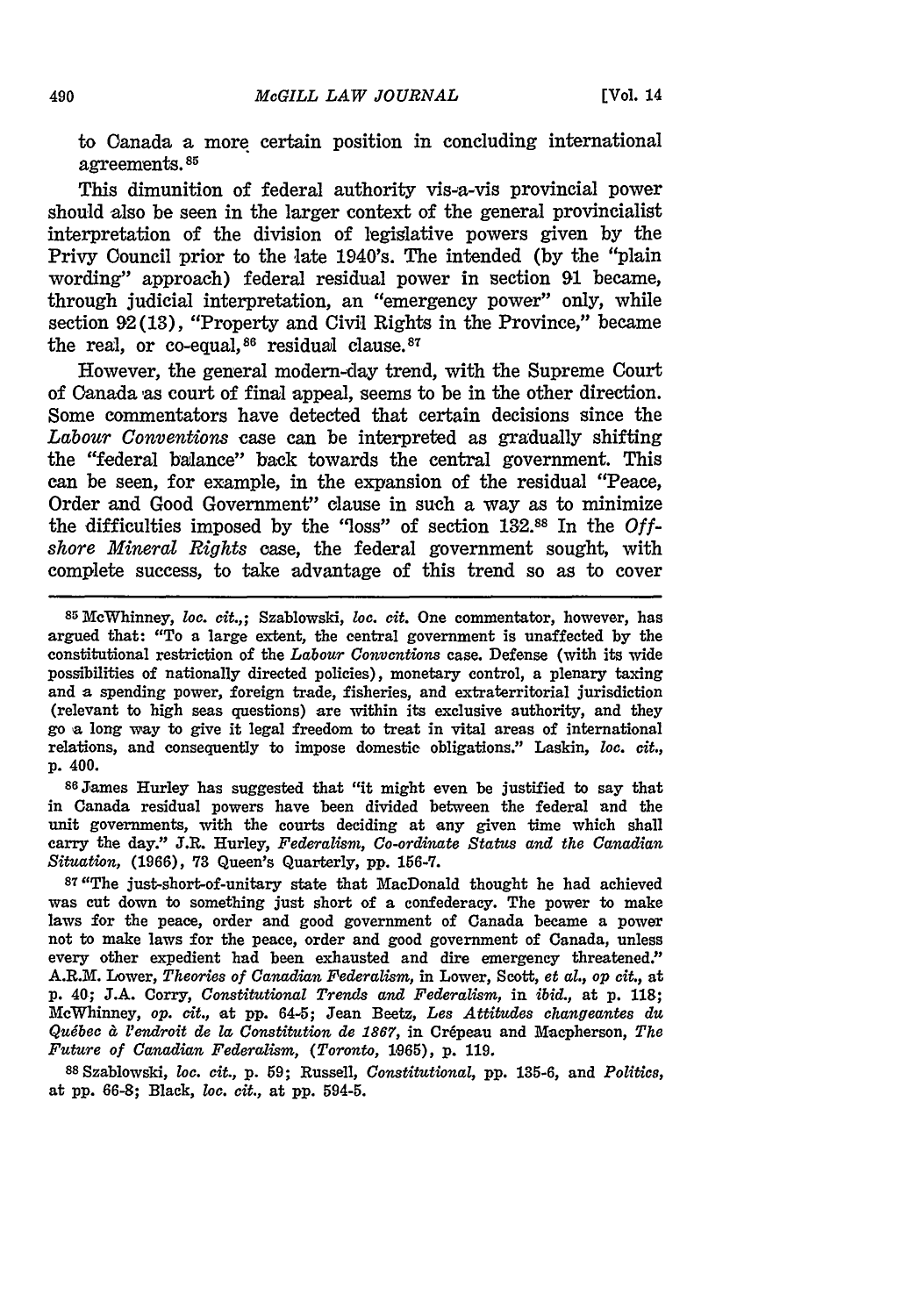offshore jurisdiction. Claiming that the matter was "of concern to Canada as a whole" and "beyond local or provincial concern or interest," **89** the federal argument distinctly echoed the *dicta* of Lord Simon in the *Canada Temperance Federation* case<sup>90</sup> and Mr. Justice Kellock in the *Johannesson* case. 91 The federal argument further invoked the more recent and important *Munro* case. <sup>92</sup>

The federal government argued for the domestic legislative power to cover rights which it had acquired **by** international convention, basing its claim on the contention that it now possessed property which lay outside the province, and ignoring the *Labour Conventions* decision. British Columbia, on the other hand, invoked this very case in its defence, contending that international law did not alter the domestic law of the land. 93 In their decision, the judges saw that they could resolve the issue without being forced to either overrule or endorse the *Labour Conventions* decision. Because, and only because, the disputed areas were found to be outside the boundaries of British Columbia, no such pronouncement was needed. The dispute over offshore jurisdiction, once ownership lay in Canada, was no longer a question of valid international law rights *versus* valid provincial rights enjoyed under the constitutional division of

**91 [1952] 1** S.C.R. **292.** Mr. Justice Kellock revived the logic of the *Radio* case **by** deciding for federal jurisdiction on the grounds that aeronautics went "beyond local or provincial concern because it has attained such dimensions as to effect the body politic of Canada."

**92 (1966), 57** D.L.R. **(2d) 753.** Explicitly following the *Radio, Canada Temperance Federation,* and *Johannesson* cases, Mr. Justice Cartwright gave the Court's opinion that the subject-matter of planning a national capital, being under neither list of enumerated heads (sections **9.1** or 92), was therefore to be considered as coming under the residual power of section 91. **He** found it "difficult to suggest a subject-matter of legislation which more clearly goes beyond local or provincial interests and is the concern of Canada as a whole..." Despite the fact that the exercise of expropriatory powers under the *National Capital Act* would inevitably affect the "civil rights" of residents in the provinces, "once it has been determined that the matter in relation to which the act is passed is one which falls within the power of Parliament, it is no objection to its validity that its operation will affect civil rights in the Provinces." (At p. **759).**

*<sup>9</sup> <sup>3</sup>Factum* of the Attorney-General of British Columbia, p. **21. Cf.** note 47 *supra.*

*<sup>8</sup> 9 Factum* of the Attorney-General of Canada, **p.** 26 (para. **75). Cf.** judgment at **pp. 375-6.**

*<sup>0</sup> Attorney-General of Ontario* v. *Canada Temperance Federation,* [1946] A.C. 193, at p. 205; the "true test" was "if... it goes beyond local or provincial concern or interests and must from its inherent nature concern the Dominion as a whole."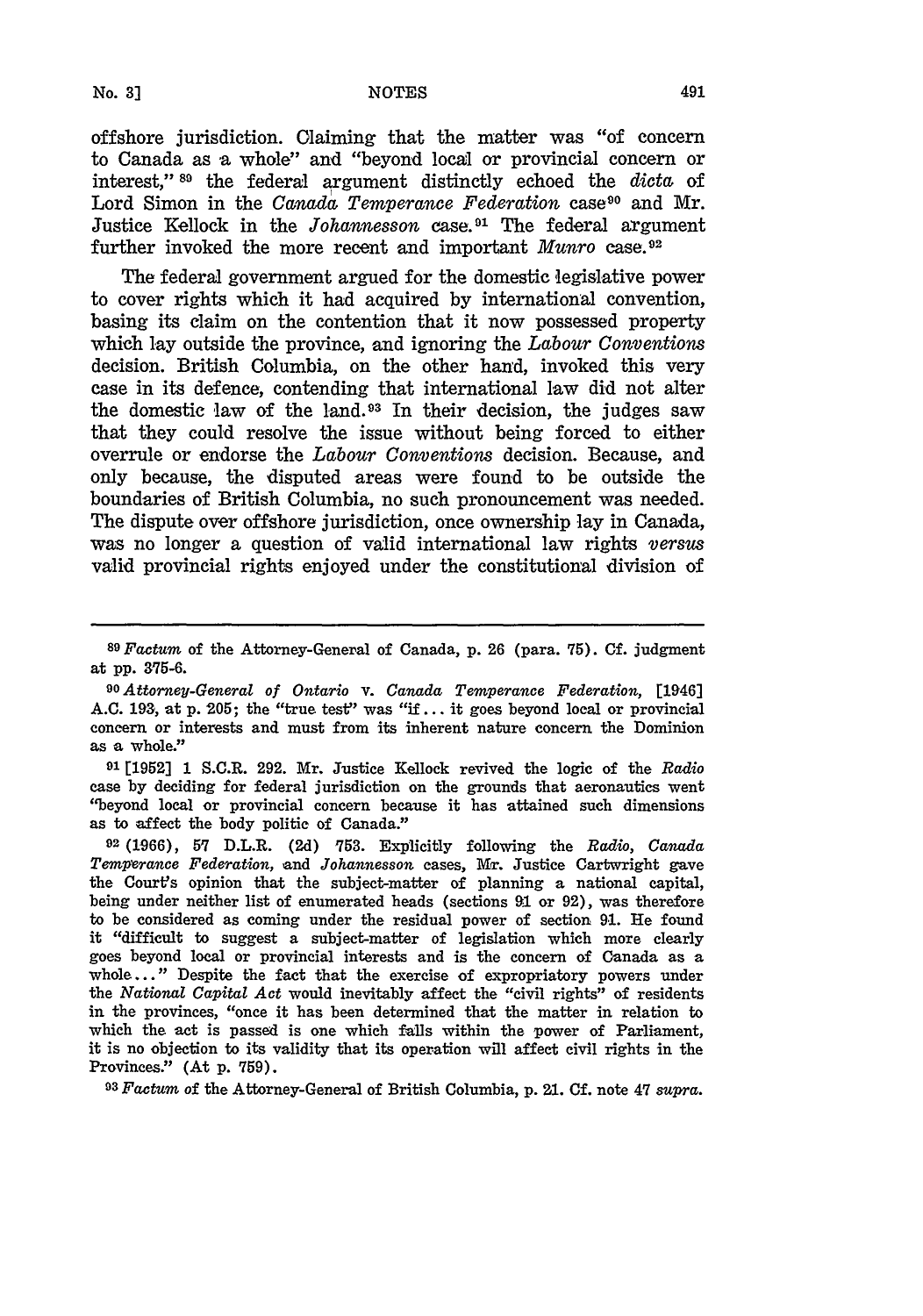powers. 94 Had the *solum* been found to be within the boundaries of the colony of British Columbia, then the Court would have had to resolve the real *Labour Conventions* dilemma, and would (it is suggested) have found it very difficult to decide legislative jurisdiction in favour of Canada without taking a clear stand on that famous decision. <sup>95</sup>

The Court's opinion can be seen as a clear pronouncement on the unique ability of Canada to acquire rights available under international law. However, it does not go so far as to find that these acquired rights are paramount to existing provincial rights under the federal distribution of legislative powers. Like the *Canada Temperance Federation* and *Johannesson* cases, the *Offshore Mineral Rights* reference does not eradicate the obstacles resulting from the "loss" of the treaty-implementing power of section 132. Rather, the present case, when added to the two above-mentioned decisions and the *Munro* case,<sup>96</sup> has the effect of continuing the recent judicial trend of deciding such *ad hoc* issues, when possible, "by the application of a wide and liberal construction of the 'peace, order and good government' clause." <sup>97</sup>

Finally, it should be noted that this new trend has not been universally welcomed. Just as the "restrained" and "legalistic" provincialist opinions of the Privy Council had their supporters and detractors,98 so too have the Supreme Court of Canada's more "pragmatic" and "liberal" centralist opinions, but with the roles reversed. Following the *Offshore Mineral Rights opinion,* Quebec observers feared the inevitable centralization that would result if the Court were to generously hand all new and unforeseen activities to the federal government:

**<sup>07</sup>**Szablowski, loc. *cit.,* -at **pp.** 55-6.

**<sup>98</sup>**Cf. note 3, *supra;* esp. Beetz, loc. cit., p. 119: c II est difficile de contester que plusieurs de ces [Privy Council] décisions auraient pu être différentes de ce qu'elles ont été, sinon à l'effet inverse, et que la discrétion dont jouissait le tribunal a servi l'intérêt des provinces plutôt que celui du pouvoir fédéral.»

<sup>94</sup> Just as the *Johannesson* case was only the prevention of provincial legislation in a federally-occupied field, and not the subordination of an alreadyexisting provincial legislative power to one falling to the federal government via the residual clause of section 91. See Russell, *Politics,* pp. **67-8.**

**<sup>95</sup>As,** for instance, the Australian courts would have similar difficulty, following Lumb's interpretation. **See** note **77** *supra.*

**<sup>96</sup>**In the present case, the Court did not explicitly cite the *Radio, Canada Temperance Federation,* and *Johannesson* cases, as did Mr. Justice Cartwright in the *Munro decision* (see note 92, *supra),* although it did adopt the wording of the federal argument, which did cite the last three cases as authority.